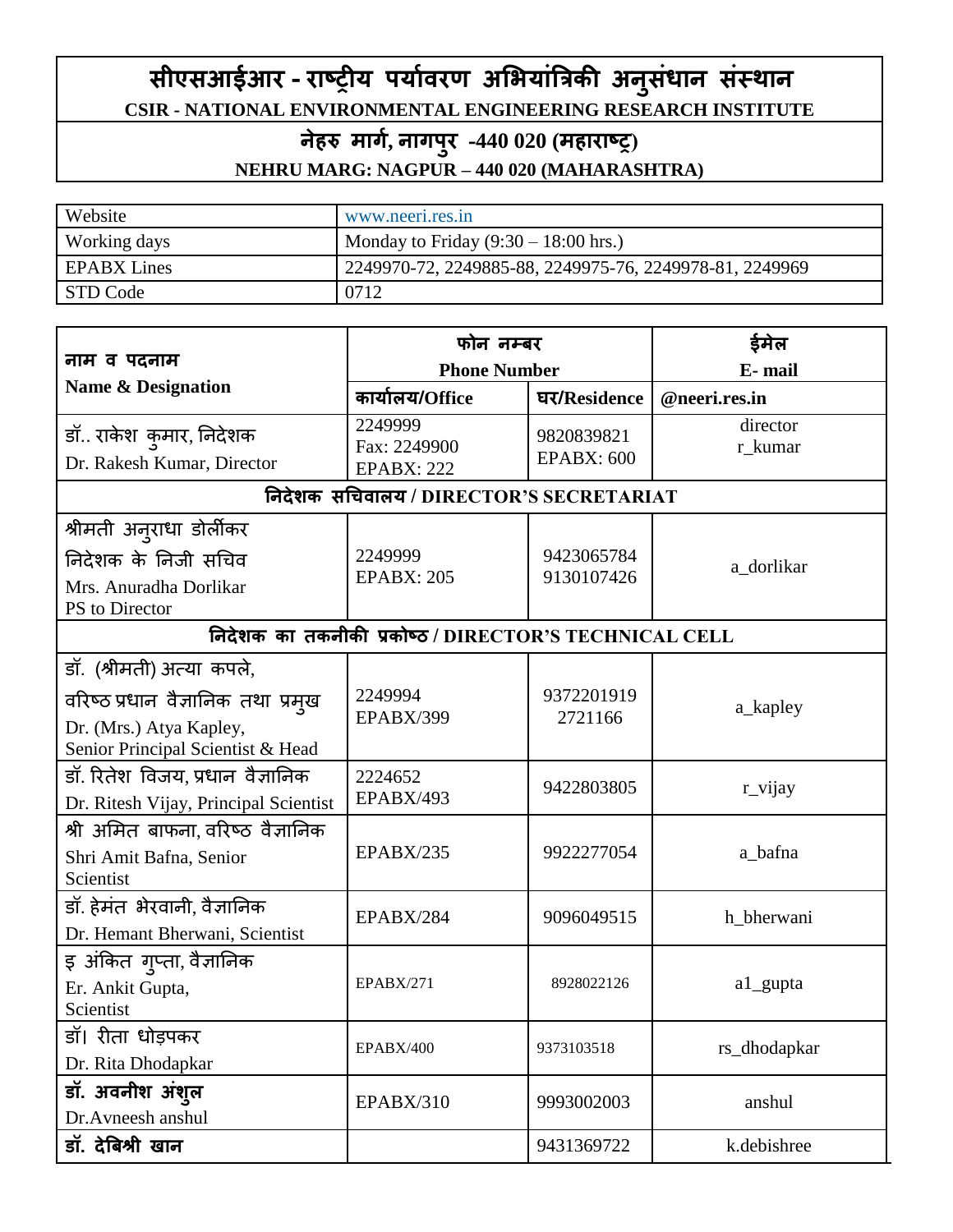| Dr.Debishree Khan                          |            |             |
|--------------------------------------------|------------|-------------|
| डॉ. बी सुरियानारायना<br>Dr B surianarayana | 8527160115 | s.bhuvanesh |

#### **वैज्ञाननक तथा प्रमुख तथा प्रिार्/ एकक SCIENTISTS & HEADS/DIVISIONS/UNITS** ववश्र्लेषणात्मक उपकरण / **ANALYTICAL INSTRUMENTS** डॉ. जी.एल.बोधे, मुख्य वैज्ञानिक तथा प्रमुख Dr. G. L. Bodhe, Chief Scientist & Head 2249892 2249875 EPABX/309 9823805550  $2290762$  gl\_bodhe श्री जी. एस. कानडे, वरिष्ठ प्रधान वैज्ञानिक Shri G.S. Kanade, Senior Principal Scientist EPABX/232 9422301168 gs\_kanade श्री संजय कश्यप,वरिष्ठ वैज्ञानिक Shri Sanjay Kashyap, Senior Scientist EPABX/260 9850677093 sm\_kashyap सुश्री पूनम प्रसाद, वरिष्ठ वैज्ञानिक Ms. Poonam Prasad, Senior Scientist EPABX/580 9823351318<br>2221829 p\_prasad श्री वपयुष कोकाटे, वैज्ञानिक Shri Piyush Kokate, Scientist EPABX/376 | 8806958188 | pa\_kokate इं वी एम मशदं े Er.V.M. Shinde EPABX/232 9423405613 Vm\_shinde इं सेरा दास Er. Sera Das EPABX/403 9422274312 S\_das इं िरेश बोकाड़े Er.Naresh Bokade EPABX/268 9422325897 nn\_bokade इं सतीश र्लोखंडे Er.Satish Lokhande EPABX/472 | 9423630016 | s\_lokhande श्री सागर निमसडकर Mr.Sagar Nimsadkar EPABX/259 | 8275044220 | s.nimsadkar

| नाम व पदनाम<br>Name & Designation             | फोन नम्बर           |              | ईमेल          |
|-----------------------------------------------|---------------------|--------------|---------------|
|                                               | <b>Phone Number</b> |              | E-mail        |
|                                               | कार्यालय/Office     | घर/Residence | @neeri.res.in |
| वाय् प्रदुषण नियंत्रण / AIR POLLUTION CONTROL |                     |              |               |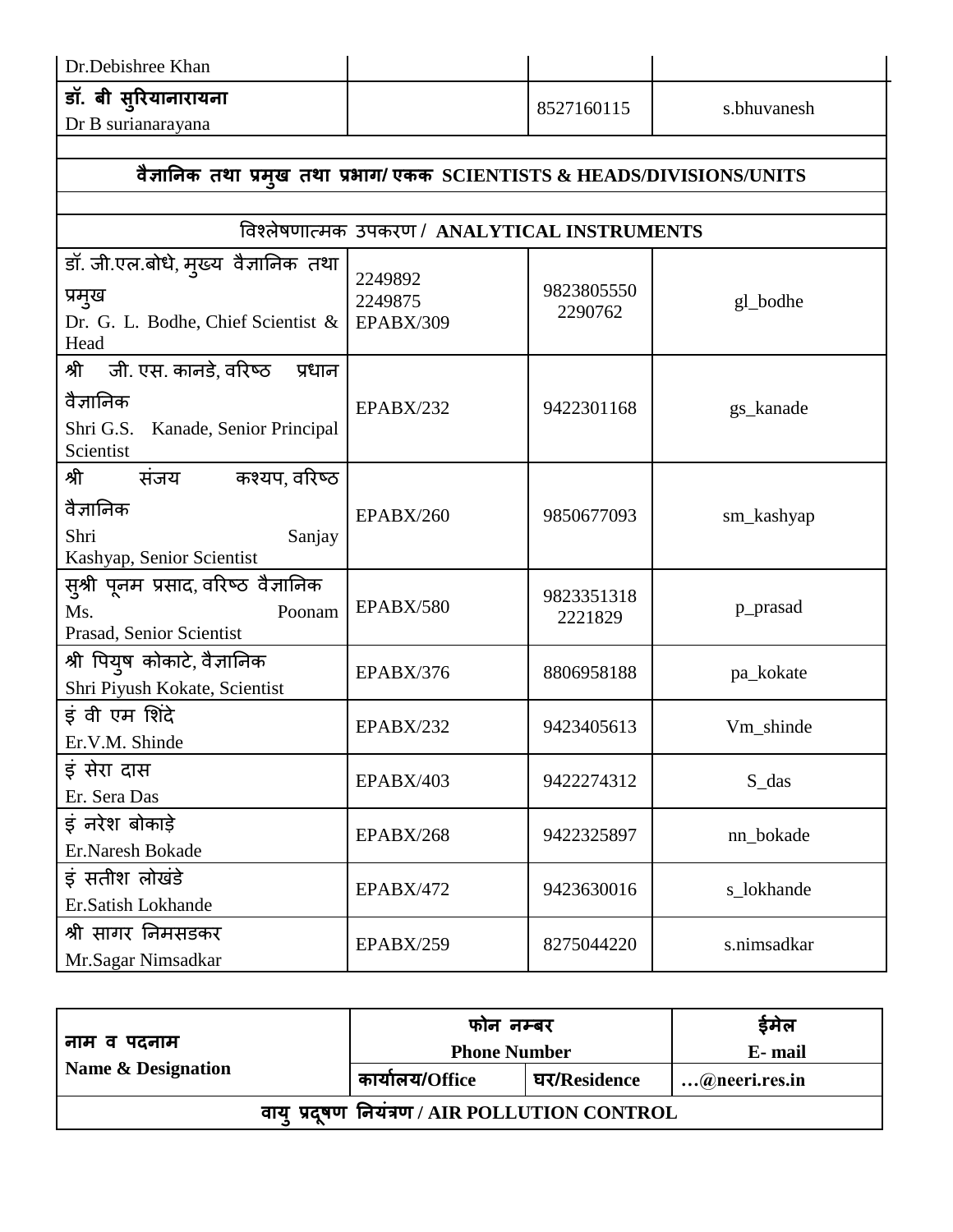| ड़ॉ. के वी जॉर्ज, वरिष्ठ प्रधान                            |                  |            |              |  |
|------------------------------------------------------------|------------------|------------|--------------|--|
| वैज्ञानिक                                                  | 2249895          | 9422305272 | kv_george    |  |
| Dr.K.V.George, Senior Principal<br>Scientist & Head        | <b>EPABX/429</b> |            |              |  |
| डॉ. (श्रीमति) पद्मा एस                                     |                  |            |              |  |
| राव, वरिष्ठ प्रधान वैज्ञानिक                               | 2249877          | 9422326636 | ps_rao       |  |
| Dr(Mrs)Padma Rao, Senior<br><b>Principal Scientist</b>     | EPABX/336        |            |              |  |
| श्रीमती संगीता गोयल, वरिष्ठ                                |                  |            |              |  |
| वैज्ञानिक                                                  | EPABX/311        | 7774003252 | s_goel       |  |
| Mrs. Sangeeta Goel, Senior Scientist                       |                  |            |              |  |
| डॉ. (श्रीमती)आशा लालवानी, वरिष्ठ                           |                  |            |              |  |
| वैज्ञानिक                                                  | <b>EPABX/446</b> | 7030444337 | ap_lalwani   |  |
| Dr. (Mrs.) Asha                                            |                  |            |              |  |
| Lalwani, Senior Scientist                                  |                  |            |              |  |
| डॉ.(श्रीमती) वी.वी. खापर्डे, वैज्ञानिक                     | EPABX/443        | 9923593302 | vv_khaparde  |  |
| Dr. (Mrs.) V.V. Khaparde, Scientist                        |                  |            |              |  |
| डॉ. निलकमल, वैज्ञानिक                                      | <b>EPABX/442</b> | 9372405346 | n_kamal      |  |
| Dr. Neelkamal, Scientist                                   |                  |            |              |  |
| डॉ. अनिरबन  मिड्डे, वैज्ञानिक                              | EPABX/441        | 9404950619 | a_middey     |  |
| Dr. Anirban Middey, Scientist                              |                  |            |              |  |
| इजि. राह्ल व्यवहारे, वैज्ञानिक                             | EPABX/385        | 9403253467 | rv_vyawahare |  |
| Er. Rahul Vyavhare, Scientist                              |                  |            |              |  |
| परियोजना मॉनीटरिंग तथा योजना/PROJECT MONITORING & PLANNING |                  |            |              |  |
| डॉ. आर. ए. सोहोनी, वरिष्ठ प्रधान                           |                  |            |              |  |
| वैज्ञानिक तथा प्रमुख                                       | 2249758          | 9423679954 | ra_sohony    |  |
| Dr. R.A. Sohony, Senior Principal<br>Scientist & Head      | EPABX/236        | 2250157    |              |  |
| श्री एस.बी. वाठ, वरिष्ठ वैज्ञानिक                          |                  |            |              |  |
| Shri S.B.<br>Wath, Senior Scientist                        | <b>EPABX/447</b> | 9922659091 | sb_wath      |  |
| व्यवसाय विकास / BUSINESS DEVELOPMENT                       |                  |            |              |  |
| डॉ. अमित बंसीवाल, वरिष्ठ प्रधान                            |                  |            |              |  |
| वैज्ञानिक तथा प्रमुख                                       |                  |            |              |  |
| Dr. Amit Bansiwal, Principal                               | EPABX/418/699    | 9422824312 | ak_bansiwal  |  |
| Scientist & Head                                           |                  |            |              |  |
| श्री सतीश जे. डाबे, वरिष्ठ                                 |                  |            |              |  |
| वैज्ञानिक                                                  | <b>EPABX/450</b> | 9420254212 | sj_dabe      |  |
| Shri Satish J. Dabe,                                       |                  |            |              |  |
| Senior Scientist                                           |                  |            |              |  |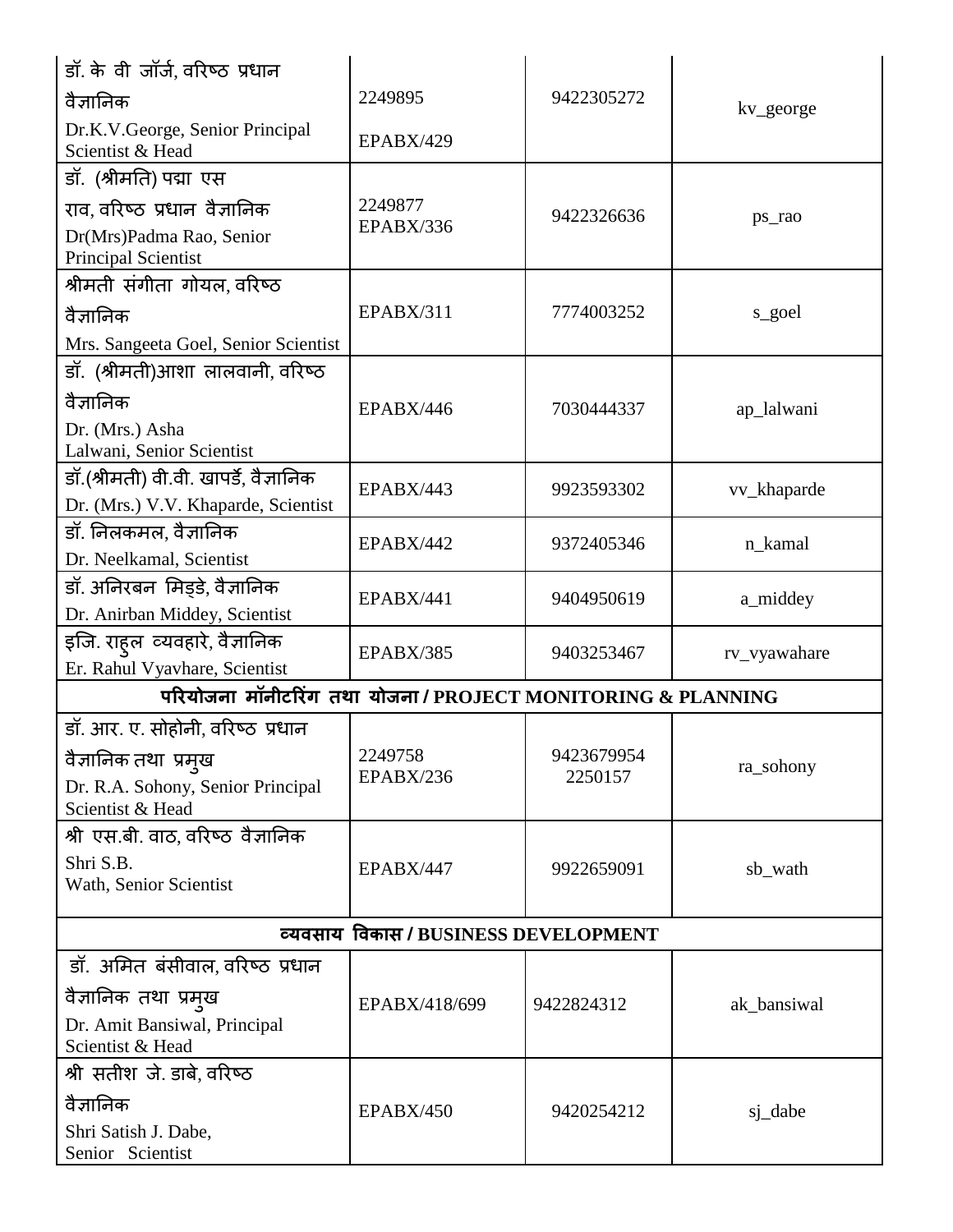इं प्रतीक द्वववेदी

| Er. Prateek Dwivedi                                               |                     |            |               |
|-------------------------------------------------------------------|---------------------|------------|---------------|
| जलवायु परिवर्तन तथा कौशल विकास केन्द्र एवं विज्ञान सचिवालय /      |                     |            |               |
| CENTER FOR CLIMATE SUSTAINABILITY AND SKILL DEVELOPMENT & SCIENCE |                     |            |               |
|                                                                   | <b>SECRETARIAT</b>  |            |               |
| डॉ. जे. एस. पाण्डेय, मुख्य वैज्ञानिक                              |                     | 9404951614 |               |
| तथा प्रमुख तथा वैज्ञानिक सचिव                                     | 2249881             | 9421801539 | js_pandey     |
| Dr. J.S. Pandey, Chief                                            | EPABX/224/210       | 2249239    |               |
| Scientist, Head & Science Secretary                               |                     |            |               |
| श्री प्रदीप आर. साळवे   , प्रधान                                  |                     |            |               |
| वैज्ञानिक                                                         | EPABX/448           | 9403589393 | pr_salve      |
| Shri Pradip R. Salve, Principal<br>Scientist                      |                     |            |               |
| डॉ. हर्षवर्धन सिहं, प्रधान वैज्ञानिक                              |                     |            |               |
| Dr Harshavardhan Singh, Principal                                 | EPABX/344           | 9422824309 | hv_singh      |
| Scientist                                                         |                     |            |               |
| डॉ. सुव्हालामा                                                    |                     |            |               |
| Dr. .Suvhalama                                                    | EPABX/645           | 9733038417 | s.lama        |
|                                                                   |                     |            |               |
| स्वच्छ प्रोदयोगिकी तथा प्रतिरुपण / CLEANER TECHNOLOGY MODELLING   |                     |            |               |
| डॉ. राजेश बिनीवाले, वरिष्ठ प्रधान                                 |                     |            |               |
| वैज्ञानिक तथा प्रमुख                                              | 2249990             |            |               |
| Dr. Rajesh                                                        | <b>EPABX/410</b>    | 9822745768 | rb_biniwale   |
| Biniwale, Senior Principal Scientist                              |                     |            |               |
| & Head                                                            |                     |            |               |
| डॉ.(श्रीमती) ए.पी. सारगांवकर, वरिष्ठ                              |                     |            |               |
| प्रधान वैज्ञानिक                                                  |                     |            |               |
| Dr. (Mrs.) $A.P.$                                                 | EPABX/398           | 9326733667 | ap_sargaonkar |
| Sargaonkar, Senior Principal<br>Scientist                         |                     |            |               |
| श्री आशीष शर्मा, वरिष्ठ                                           |                     |            |               |
| वैज्ञानिक                                                         |                     |            |               |
| Shri Asheesh.                                                     | EPABX/313           | 9763630993 | a_sharma      |
| Sharma, Senior Scientist                                          |                     |            |               |
| श्री डी.ए.लिंगोटे, वरिष्ठ                                         |                     |            |               |
| वैज्ञानिक                                                         | <b>EPABX/473</b>    | 7773952770 | da_lingote    |
| Shri D.A. Lingote, Senior Scientist                               |                     |            |               |
| श्री एस.ए.प्रवीण, वैज्ञानिक                                       | EPABX/439           | 9595690975 | sa_praveen    |
| Shri S.A. Praveen, Scientist                                      |                     |            |               |
| नाम व पदनाम                                                       | फोन नम्बर           |            | ईमेल          |
| <b>Name &amp; Designation</b>                                     | <b>Phone Number</b> |            | E-mail        |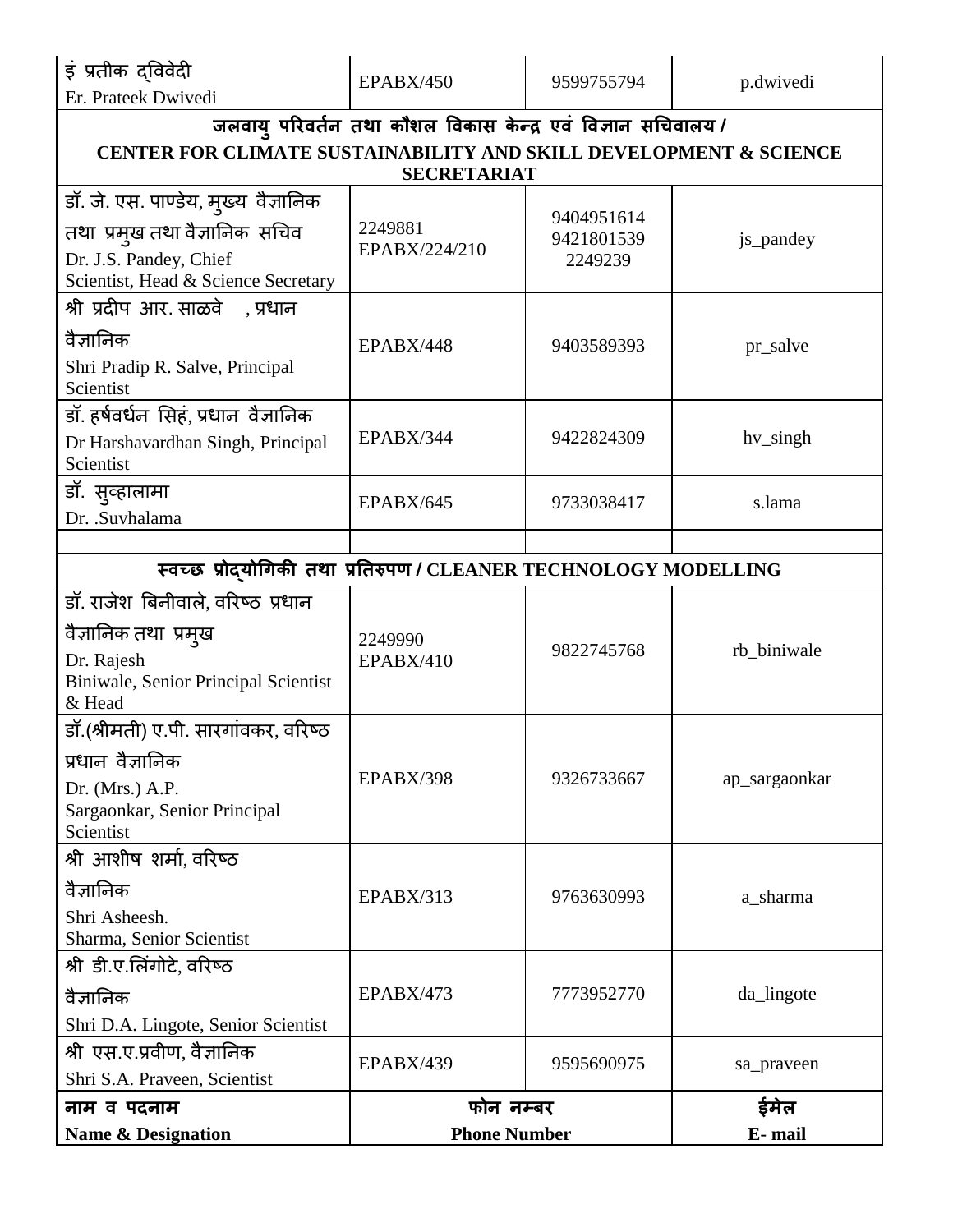|                                                                  | कार्यालय/Office         | घर/Residence | @neeri.res.in |
|------------------------------------------------------------------|-------------------------|--------------|---------------|
| डॉ. योगेश                                                        |                         |              |               |
| पाकडे, वैज्ञानिक                                                 | EPABX/375               | 9418970656   | yb_pakade     |
| Dr. Yogesh Pakade, Scientist                                     |                         |              |               |
| श्री राकेश                                                       |                         |              |               |
| कडवेरुग्, वैज्ञानिक                                              | EPABX/358               | 9579695088   | r_kadaverugu  |
| Shri Rakesh Kadaverugu, Scientist                                |                         |              |               |
| पर्यावरणीय प्रभाव संधारणीय / ENVIRONMENTAL IMPACT SUSTAINABILITY |                         |              |               |
| डॉ. एम. सुरेश  कुमार, मुख्य  वैज्ञानिक                           |                         |              |               |
| तथा प्रमुख                                                       | 2247844<br>Fax: 2249896 | 9422300590   | ms_kumar      |
| Dr M. Suresh Kumar, Chief<br>Scientist & Head                    | <b>EPABX/354</b>        |              |               |
| श्री एम. कार्तिक, प्रधान                                         |                         |              |               |
| वैज्ञानिक                                                        | <b>EPABX/270</b>        | 9422125029   | m_karthik     |
| Shri M. Karthik, Principal Scientist                             |                         |              |               |
| डॉ. निधीश पी.वी, वरिष्ठ                                          |                         |              |               |
| वैज्ञानिक                                                        | <b>EPABX/669</b>        | 8380095670   | pv_nidheesh   |
| Dr. Nidheesh P.V., Senior Scientist                              |                         |              |               |
| डॉ. विजय डब्ल्यु. लांडे, वरिष्ठ                                  |                         |              |               |
| वैज्ञानिक                                                        | EPABX/306               | 9422496732   | vw_lande      |
| Dr. Vijay.W. Lande, Senior Scientist                             |                         |              |               |
| डॉ. श्रीमंत कागणे, वरिष्ठ                                        |                         |              |               |
| वैज्ञानिक                                                        | EPABX/334               | 9822833152   | s_kagne       |
| Dr. Shrimant                                                     |                         |              |               |
| Kagne, Senior Scientist                                          |                         |              |               |
| इजि. एस्.पी.घुगे, वरिष्ठ                                         |                         |              |               |
| वैज्ञानिक                                                        | <b>EPABX/238</b>        | 9834930640   | sp_ghuge      |
| Er. S.P. Ghuge, Senior Scientist                                 |                         |              |               |
| डॉ.(श्रीमती) कविता गांधी, वरिष्ठ                                 |                         |              |               |
| वैज्ञानिक                                                        | <b>EPABX/255</b>        | 9822082027   | kn_gandhi     |
| Dr. (Mrs.) Kavita<br>Gandhi, Senior Scientist                    |                         |              |               |
| श्री पी.के.नवघरे, वैज्ञानिक                                      |                         |              |               |
| Shri P.K. Naoghare,                                              | <b>EPABX/235</b>        | 9423043720   | pk_naoghare   |
| Scientist                                                        |                         |              |               |
| श्रीमती कांचन नितीश                                              |                         |              |               |
| रंजन, वैज्ञानिक                                                  |                         |              |               |
| Mrs. Kanchan Nitish Ranjan,<br>Scientist                         | EPABX/332               | 9372740308   | k_kumari      |
|                                                                  |                         |              |               |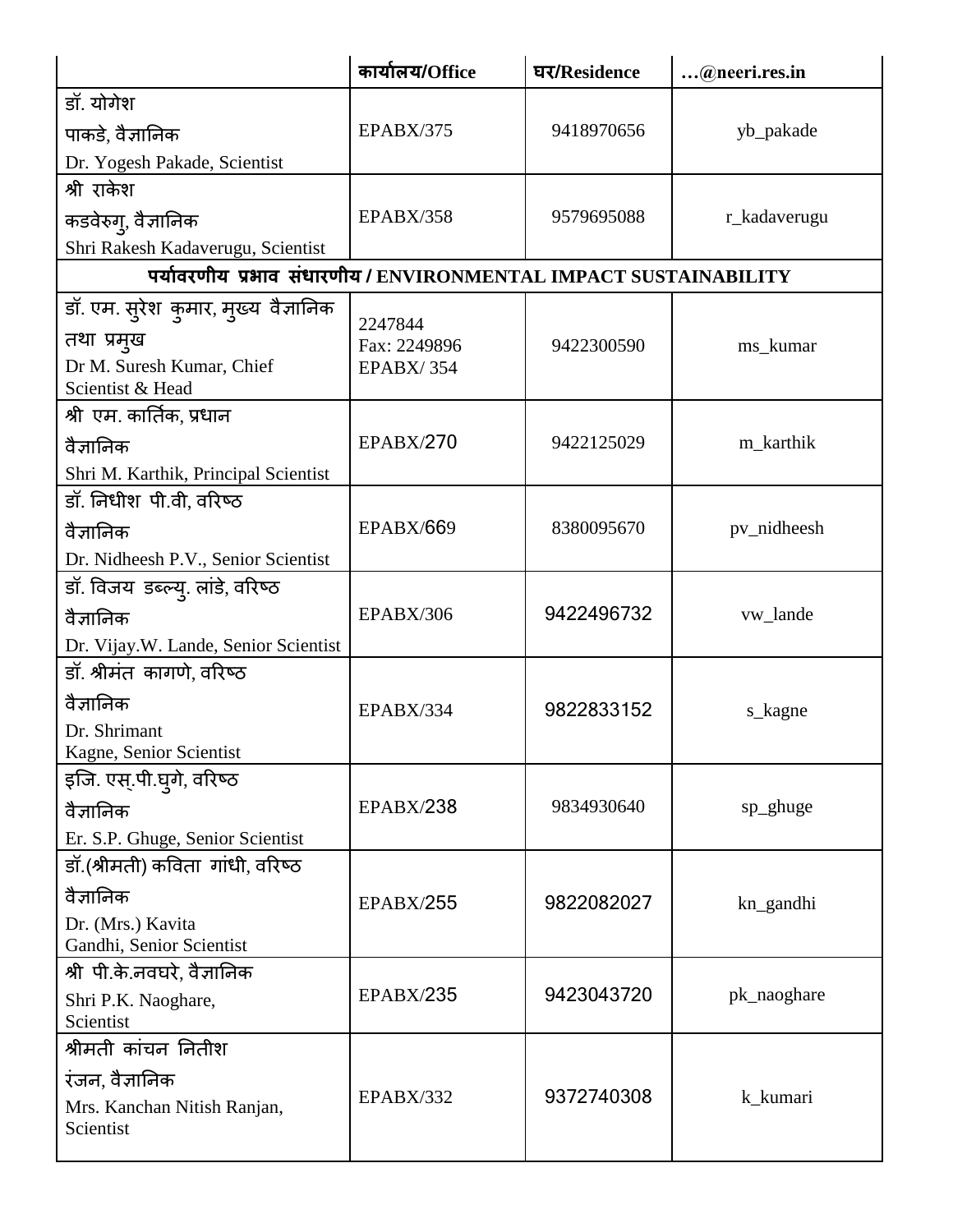| डॉ. ए डी भानारकर<br>Dr.A.D. Bhanakar                                    | 2243923<br><b>EPABX/272</b> | 9423682688   | ad.bhanakar    |
|-------------------------------------------------------------------------|-----------------------------|--------------|----------------|
| श्रीमति एच पी जाम्भुल्कर                                                | EPABX/237                   |              |                |
| Mrs. H.P. Jambhulkar                                                    |                             | 9422191866   | hp_jambhulkar  |
| पर्यावरणीय जैवप्रौदयोगिकी तथा जिनोमिक्स / ENVIRONMENTAL BIOTECHNOLOGY & |                             |              |                |
|                                                                         | <b>GENOMICS</b>             |              |                |
| डॉ. एच.जे.प्रोहीत, मुख्य वैज्ञानिक                                      | 2249883                     |              |                |
| तथा प्रमुख                                                              | FAX 2243927                 | 9850397205   | hj_purohit     |
| Dr. H.J. Purohit, Chief Scientist &<br>Head                             | <b>EPABX/251</b>            |              |                |
| डॉ. बी.के.सारंगी, वरिष्ठ प्रधान                                         |                             |              |                |
| वैज्ञानिक                                                               | <b>EPABX/415</b>            | 9421706693   | bk_sarangi     |
| Dr. B.K. Sarangi, Senior Principal<br>Scientist                         |                             |              |                |
| श्री एस.के.सिंग, प्रधान वैज्ञानिक                                       | 2249764                     |              |                |
| Shri S.K. Singh, Principal                                              | <b>EPABX/323</b>            | 9422304282   | skr_singh      |
| Scientist                                                               |                             |              |                |
| श्री ए.ए. खर्डेनवीस, वरिष्ठ                                             |                             |              |                |
| वैज्ञानिक                                                               | <b>EPABX/452</b>            | 8605596552   | aa_khardenavis |
| Shri A.A. Khardenavis, Senior<br>Scientist                              |                             |              |                |
| डॉ.(श्रीमती) आसिफा  कुरैशी, वरिष्ठ                                      |                             |              |                |
| वैज्ञानिक                                                               | <b>EPABX/452</b>            | 7767860094   | a_qureshi      |
| Dr. (Mrs.) Asifa Qureshi, Senior<br>Scientist                           |                             |              |                |
| डॉ. संजोग टी.थुल, वरिष्ठ                                                |                             |              |                |
| वैज्ञानिक                                                               | <b>EPABX/315</b>            | 9881877072   | s_thul         |
| Dr. Sanjog T. Thul, Senior Scientist                                    |                             |              |                |
| डॉ. निशांत डाफले, वैज्ञानिक                                             |                             |              |                |
| Dr. Nishant Dafle, Scientist                                            | <b>EPABX/452</b>            | 7768984888   | na_dafle       |
| इजि. आर. कार्तिक, वैज्ञानिक                                             |                             |              |                |
| Er. R. Kartik, Scientist                                                | <b>EPABX/219</b>            | 9028958258   | r_kartik       |
| डॉ. (श्रीमति) शारदा कोसनकर                                              | EPABX/264                   | 940378073    | Sn_dhadse      |
| Dr. (Mrs)sharda kosankar, scientist<br>डॉ. अभय बजाज                     |                             |              | a_bajaj        |
| Dr.Abhay Bajaj                                                          | EPABX/363                   | 9935306469   |                |
| डॉ. प्रशांत ठवले                                                        | <b>EPABX/219</b>            | 9422333366   | pr_thawale     |
| Dr.Prashant Thawale                                                     |                             |              |                |
| नाम व पदनाम                                                             | फोन नम्बर                   | ईमेल         |                |
| <b>Name &amp; Designation</b>                                           | <b>Phone Number</b>         |              | E-mail         |
|                                                                         | कार्यालय/Office             | घर/Residence | @neeri.res.in  |
| डॉ. लाल सिंग, वैज्ञानिक                                                 | EPABX/538                   | 9404950627   | lalsingh       |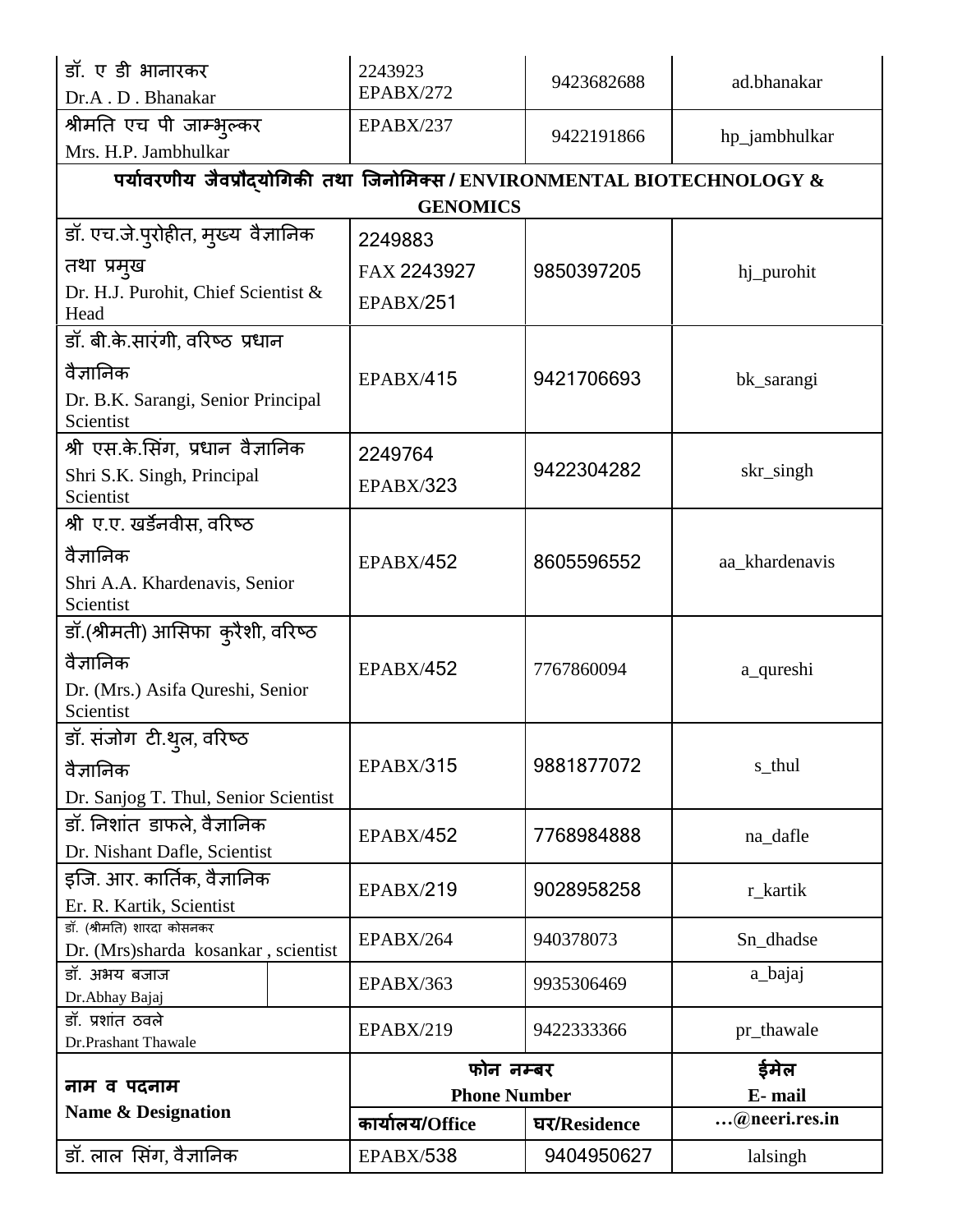| Dr. Lal Singh, Scientist                                            |                                                       |            |                |
|---------------------------------------------------------------------|-------------------------------------------------------|------------|----------------|
|                                                                     | पर्यावरणीय पदार्थ/ENVIRONMENTAL MATERIALS             |            |                |
| डॉ.(श्रीमती) एस. रायलु, मुख्य                                       |                                                       |            |                |
| वैज्ञानिक तथा प्रमुख                                                | 2247828                                               | 9890367588 | s_rayalu       |
| Dr. (Mrs.) S. Rayalu, Chief Scientist<br>& Head                     | <b>EPABX/414</b>                                      | 2226470    |                |
| डॉ. ए.के.बंसीवाल, प्रधान                                            |                                                       |            |                |
| वैज्ञानिक                                                           | <b>EPABX/418</b>                                      | 9422824312 | ak_bansiwal    |
| Dr.A.K. Bansiwal, Principal<br>Scientist                            |                                                       |            |                |
| श्री एस.एस.वाघमारे, प्रधान                                          |                                                       |            |                |
| वैज्ञानिक                                                           | <b>EPABX/417</b>                                      | 9604345544 | ss_waghmare    |
| Shri Waghmare, Principal<br>Scientist                               |                                                       |            |                |
| डॉ. पी. नागाबाबू , वरिष्ठ                                           |                                                       |            |                |
| वैज्ञानिक                                                           | <b>EPABX/266</b>                                      | 8790126357 | p. nagababu    |
| Dr. P. Nagababu, Senior Scientist                                   |                                                       |            |                |
| डॉ. तनवीर आरफीन, वैज्ञानिक                                          | <b>EPABX/262</b>                                      | 9579033320 | t_arfin        |
| Dr. Tanvir Arfin, Scientist                                         |                                                       |            |                |
| स़्श्री शिल्पा कुमारी, वैज्ञानिक                                    |                                                       |            |                |
| Ms Shilpa Kumari,                                                   | <b>EPABX/407</b>                                      | 9049598046 | s. kumari      |
| Scientist                                                           |                                                       |            |                |
| डॉ. आर जे कृपादम, प्रधान वैज्ञानिक                                  | EPABX/243                                             | 7972397063 | rj_krupadam    |
| Dr. R .J. Krupadam, Principal<br>Scientist                          |                                                       |            |                |
| श्री हिप्पार्गी                                                     | <b>EPABX/474</b>                                      | 9595640437 | gk_hippargi    |
| Shri hippargi                                                       |                                                       |            |                |
|                                                                     | ऊर्जा तथा संसाधन प्रबंधन / ENERGY RESOURCE MANAGEMENT |            |                |
| डॉ. एन.के.लाभसेटवार, मुख्य                                          |                                                       |            |                |
| वैज्ञानिक तथा प्रम्ख                                                | 2249753                                               | 9850316799 |                |
| Dr.N.K.                                                             | <b>EPABX/440</b>                                      | 2236295    | nk_labhasetwar |
| Labhasetwar, Chief Scientist &<br>Head                              |                                                       |            |                |
| श्री अंकित ग्प्ता, वैज्ञानिक                                        |                                                       |            |                |
| Mr Ankit Gupta,                                                     | <b>EPABX/271</b>                                      | 8928022126 | a1_gupta       |
| Scientist                                                           |                                                       |            |                |
| इं पीयूष कोकाटे, वैज्ञानिक                                          | EPABX/376                                             | 8806958188 | pa_kokate      |
| Er. Piyush Kokate, scientist                                        |                                                       |            |                |
| पर्यावरणीय विषाण् विज्ञान प्रकोष्ठ / ENVIRONMENTAL VIROLOGICAL CELL |                                                       |            |                |
| डॉ. कृष्णा खैरनार, वैज्ञानिक तथा                                    |                                                       |            |                |
| प्रमुख                                                              | EPABX/663                                             | 7588887569 | k_khairnar     |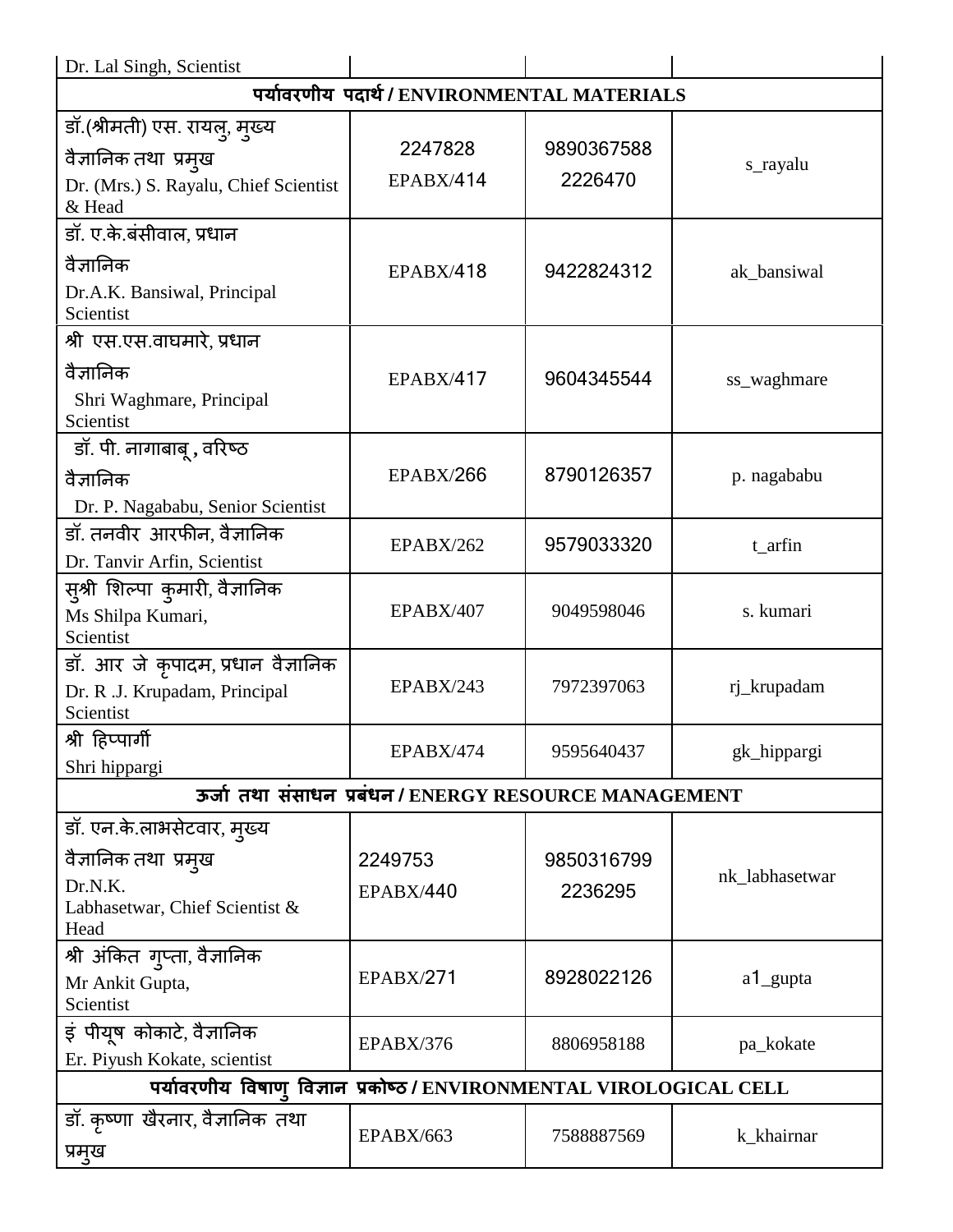| Dr. Krishna Khairnar, Scientist &<br>Head                                                                                    |                                                           |                       |                 |
|------------------------------------------------------------------------------------------------------------------------------|-----------------------------------------------------------|-----------------------|-----------------|
|                                                                                                                              | स्वास्थ तथा विषाक्तता प्रकोष्ठ / HEALTH AND TOXICITY CELL |                       |                 |
| डॉ. के. कृष्णमूर्ति, मुख्य वैज्ञानिक<br>तथा प्रमुख<br>Dr. K. Krishnamurthi, Chief<br>Scientist and Head                      | 2249757<br>FAX 2249961<br><b>EPABX /283</b>               | 9423631634            | k_krishnamurthi |
| डॉ.(श्रीमती) एस. सरवना<br>देवी, वरिष्ठ प्रधान वैज्ञानिक<br>Dr. (Mrs.) S. Saravana Devi, Senior<br><b>Principal Scientist</b> | <b>EPABX/653</b>                                          | 9822261609            | ss_devi         |
|                                                                                                                              | ज्ञान स्रोत केन्द्र / KNOWLEDGE RESOURCE CENTRE           |                       |                 |
| श्री राजेश लोहिया, प्रमुख<br>Shri Rajesh Lohiya,<br>Head                                                                     | 2249884<br>EPABX/258                                      | 9422824826            | rk_lohiya       |
|                                                                                                                              | अनुसंधान विकास योजना / RESEARCH DEVELOPMENT PLANING       |                       |                 |
| श्री पी.एस.कुंभारे, वरिष्ठ प्रधान<br>वैज्ञानिक तथा प्रमुख<br>Shri P.S.<br>Kumbhare, Senior Principal<br>Scientist & Head     | 2249782<br>EPABX/281                                      | 9423063927<br>2780484 | ps_kumbhare     |
| ठोस तथा जोखिम अपशिष्ट प्रबंधन / SOLID & HAZARDOUS WASTE MANAGEMENT                                                           |                                                           |                       |                 |
| डॉ. ए.एन.वैद्य, मुख्य  वैज्ञानिक तथा<br>प्रमुख<br>Dr. A.N. Vaidya, Chief Scientist &<br>Head                                 | 2249752<br><b>EPABX/287</b>                               | 9860201457<br>2286243 | an_vaidya       |
| डॉ. एस.वाय .बोडखे, प्रधान<br>वैज्ञानिक<br>Dr. S.Y. Bodkhe, Principal<br>Scientist                                            | <b>EPABX /322</b>                                         | 9422301080            | sy_bodkhe       |
| डॉ. गणेश काळे, प्रधान<br>वैज्ञानिक<br>Dr. Ganesh Kale, Principal Scientist                                                   | <b>EPABX /393</b>                                         | 9823810159            | gr_kale         |
| डॉ. ए रमेश कुमार, वैज्ञानिक<br>Dr.A.Ramesh Kumar, वैज्ञानिक                                                                  | <b>EPABX/423</b>                                          | 9427326180            | ar_kumar        |
| डॉ.सुनील कुमार, प्रधान वैज्ञानिक<br>Dr. Sunil Kumar, Principal Scientist                                                     | <b>EPABX/252</b>                                          | 8806029925            | s_kumar         |
| जल प्रौद्योगिकी तथा प्रबंधन / WATER TECHNOLOGY & MANAGEMENT                                                                  |                                                           |                       |                 |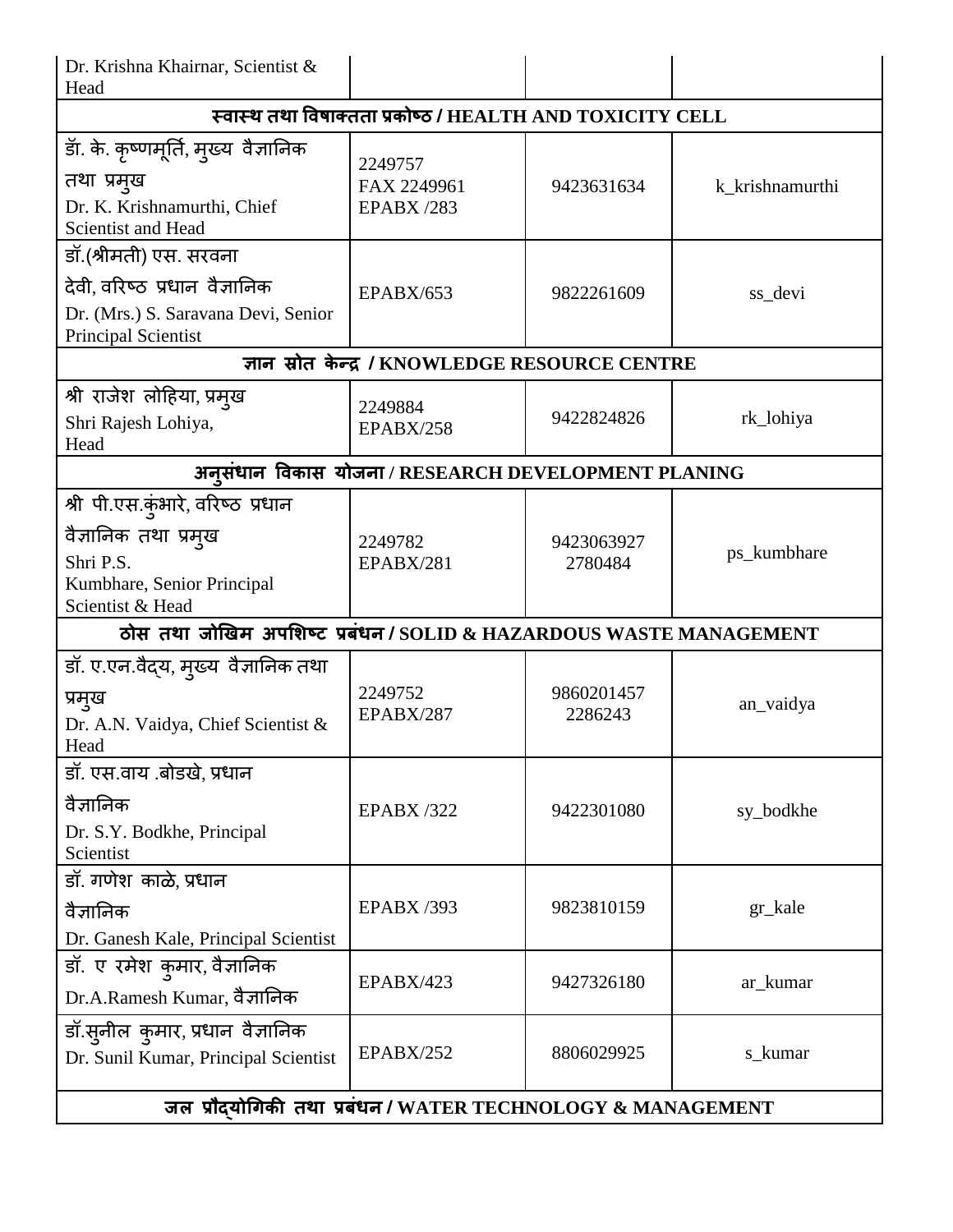| डॉ. पी.के. लाभसेटवार, वरिष्ठ प्रधान<br>एवं प्रमुख<br>वैज्ञानिक<br>Dr. P.K. Labhasetwar, Senior<br>Principal Scientist & Head<br>डॉ. पी.आर.पुजारी , प्रधान<br>वैज्ञानिक | 2249756<br><b>EPABX/240</b><br>Fax: 2243797<br><b>EPABX/347</b> | 9423687381<br>2235765<br>9423684077 | pk_labhasetwar<br>pr_pujari |
|------------------------------------------------------------------------------------------------------------------------------------------------------------------------|-----------------------------------------------------------------|-------------------------------------|-----------------------------|
| Dr. P. R, Pujari, Principal<br>Scientist                                                                                                                               |                                                                 |                                     |                             |
| नाम व पदनाम                                                                                                                                                            | फोन नम्बर<br><b>Phone Number</b>                                |                                     | ईमेल<br>E-mail              |
| <b>Name &amp; Designation</b>                                                                                                                                          | कार्यालय/Office                                                 | घर/Residence                        | @neeri.res.in               |
| डॉ. जी.के.खडसे, प्रधान<br>वैज्ञानिक<br>Dr. G.K. Khadse, Principal Scientist                                                                                            | <b>EPABX/300</b>                                                | 9422300207                          | gk_khadse                   |
| डॉ. प्रणव<br>नगरनाईक, वैज्ञानिक                                                                                                                                        | <b>EPABX/295</b>                                                | 7798889056                          | p_nagarnaik                 |
| Dr. Pranav Nagarnaik, Scientist<br>डॉ. अत्तल वी. मालध़्रे, वैज्ञानिक<br>Dr. Atul V. Maldhure, Scientist                                                                | EPABX/396                                                       | 9883043031                          | av_maldhure                 |
| डॉ.(श्रीमती) शालिनी ध्यानी, वैज्ञानिक<br>Dr. (Mrs.) Shalini Dhyani, Scientist                                                                                          | <b>EPABX/675</b>                                                | 9404950583                          | s_dhyani                    |
| डॉ. लक्ष्मीकांतन पी, वैज्ञानिक<br>Dr. Laxmikantan P.,<br>Scientist                                                                                                     | EPABX/396                                                       | 9036406364                          | laxmikantanp                |
| डॉ. लीना देशपांडे<br>Dr. Leena Deshpande                                                                                                                               | EPABX/277                                                       | 9324565091                          | l_deshpande                 |
| डॉ. सी. पद्माकर<br>Dr. C. Padmakar                                                                                                                                     | EPABX/347                                                       | 9422300215                          | c_padmakar                  |
|                                                                                                                                                                        | अपशिष्ट जल प्रौदयोगिक / WASTE WATER TECHNOLOGY                  |                                     |                             |
| डॉ. एम.पी.पाटील, मुख्य वैज्ञानिक<br>तथा प्रमुख<br>Dr. M.P. Patil, Chief Scientist &<br>Head                                                                            | 2249763<br><b>EPABX /402</b>                                    | 9422822233                          | mp_patil                    |
| डॉ. जी.आर.पोफळी, प्रधान<br>वैज्ञानिक<br>Dr. G.R. Pophali, Principal Scientist                                                                                          | <b>EPABX/411</b>                                                | 9423407263                          | gr_pophali                  |
| डॉ.(श्रीमती) स्नीता शास्त्री, प्रधान<br>वैज्ञानिक                                                                                                                      | <b>EPABX/362</b>                                                | 9423106233                          | s_shastry                   |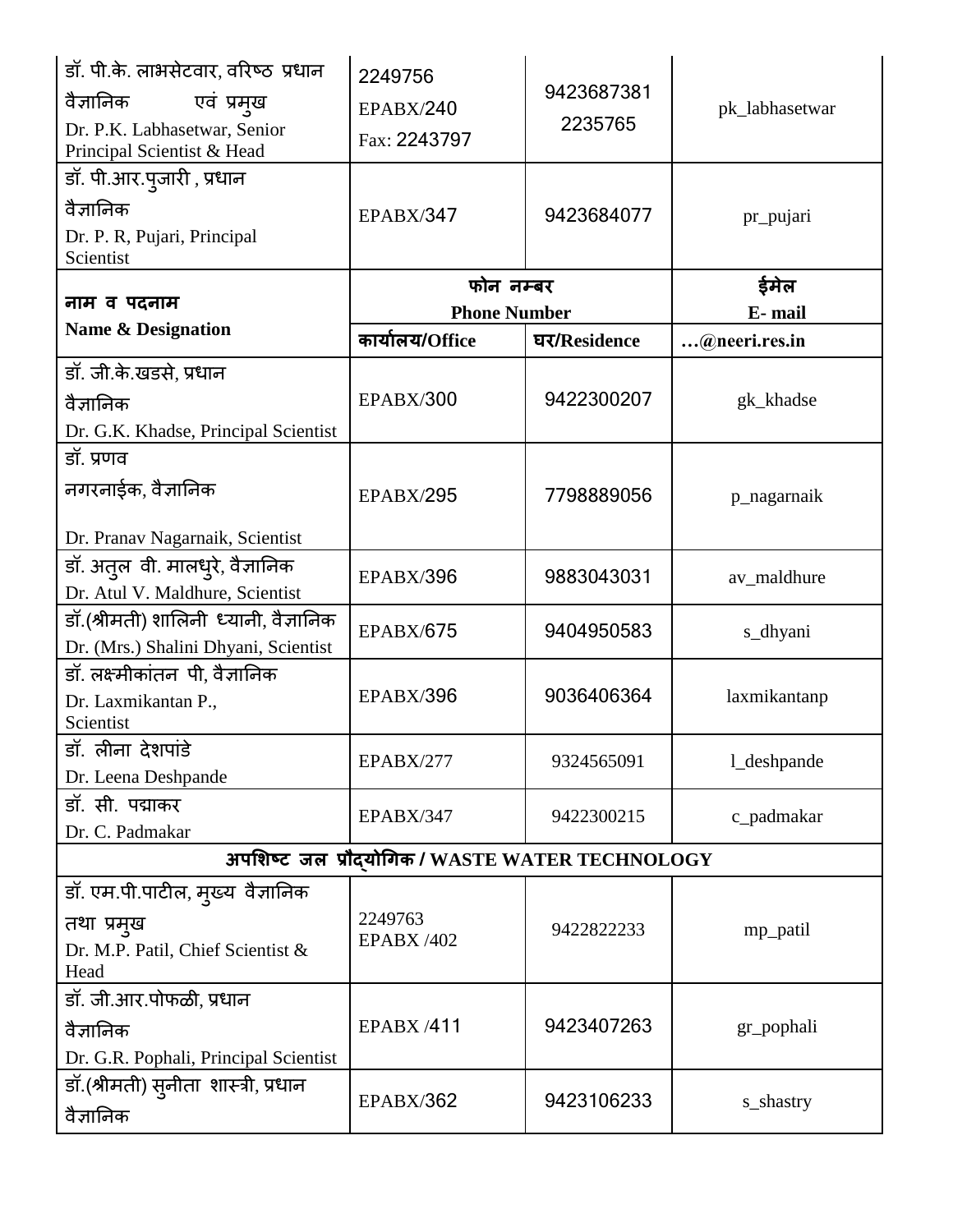| Dr. (Mrs.) Sunita Shastri, Principal<br>Scientist        |                                                      |                  |            |
|----------------------------------------------------------|------------------------------------------------------|------------------|------------|
| श्री प्रवीण मानेकर, वरिष्ठ                               |                                                      |                  |            |
| वैज्ञानिक                                                | <b>EPABX /689</b>                                    | 9423404128       | p_manekar  |
| Shri Pravin Manekar, Senior<br>Scientist                 |                                                      |                  |            |
| डॉ.(श्रीमती) रीमा बिस्वास                                |                                                      |                  |            |
| मोंडल, वरिष्ठ वैज्ञानिक                                  | <b>EPABX/690</b>                                     | 9665463332       | ra_biswas  |
| Dr. (Mrs.) Rima Biswas Mondal,<br>Senior Scientist       |                                                      |                  |            |
| डॉ. स्कदेव पाल, वैज्ञानिक                                |                                                      |                  |            |
| Dr. Sukdev Pal,<br>Scientist                             | <b>EPABX /693</b>                                    | 7588978824       | s_pal      |
|                                                          | प्रौदयोगिकी विकास समूह / TECHNOLOGY DEVELOPMENT CELL |                  |            |
| डॉ. सुनील कुमार, प्रधान                                  |                                                      |                  |            |
| वैज्ञानिक<br>तथा प्रमुख                                  | 2249748                                              | 8806029925       | s_kumar    |
| Dr. Sunil Kumar, Principal Scientist<br>& Head           | <b>EPABX /696</b>                                    |                  |            |
| इं प्रसाद घोडपड़े                                        | EPABX/696                                            | 9920055587       | p.ghorpade |
| Er. Prasad Ghorpade                                      |                                                      |                  |            |
| डॉ. भोल् राम यादव                                        | <b>EPABX/203</b>                                     | 9819803335       | br.yadav   |
| Dr. Bholu Ram Yadav                                      |                                                      |                  |            |
|                                                          | प्रशासन / ADMINISTRATION                             |                  |            |
|                                                          | 2249960                                              |                  |            |
| प्रशासन नियंत्रक                                         | <b>EPABX/214</b>                                     |                  | coa        |
| <b>Controller of Administration</b>                      | Fax:2249989                                          |                  |            |
| श्री सोमनाथ मजूमदर, प्रशासन                              |                                                      |                  |            |
| अधिकारी                                                  | 2249996                                              | 9823041549       |            |
| Shri Somnath                                             | <b>EPABX/204</b>                                     |                  | <b>ao</b>  |
| Majumder, Administrative Officer                         |                                                      |                  |            |
| श्री अभय साखरे, वित्त तथा ले                             |                                                      | 9225989527       |            |
| अधििकारी                                                 | 2249745 EPABX/2                                      | 2243741          | a_sakhare  |
| Shri Abhay Sakhare, Finance &<br><b>Accounts Officer</b> | 39                                                   | <b>EPABX/425</b> |            |
| श्री आर. सी. वसे, भंडार तथा क्रय                         |                                                      |                  |            |
| अधििकारी                                                 | 2249746                                              |                  | spo        |
| Shri R.C. Wase, Stores &                                 | Fax: 2249992                                         | 8275045829       | rc_wase    |
| <b>Purchase Officer</b>                                  | <b>EPABX/227</b>                                     |                  |            |
| श्री सुभाष चंदर, भंडार तथा क्रय                          | 2226705                                              | 968025600        |            |
| अधिकारी                                                  | <b>EPABX/335</b>                                     |                  | spo        |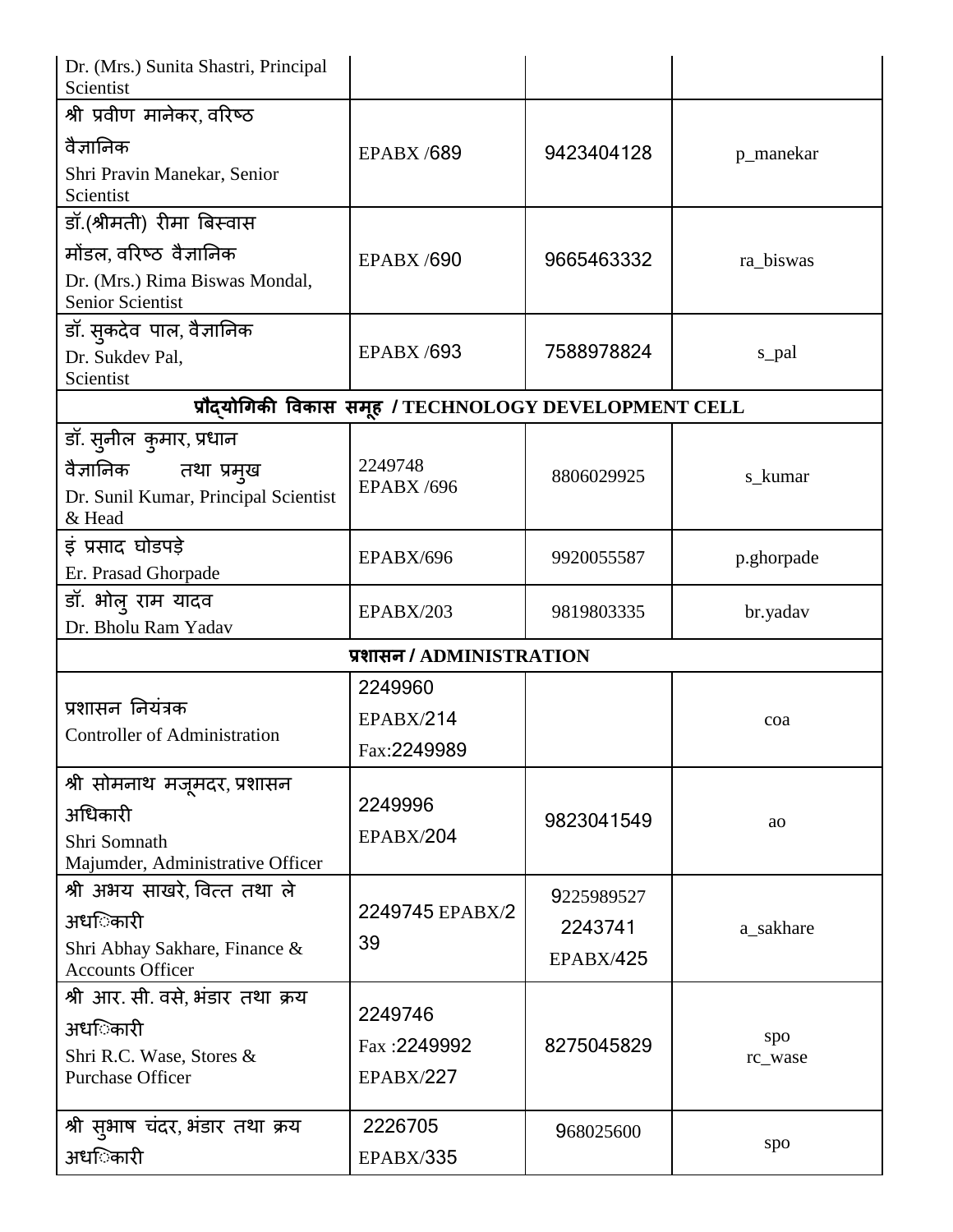| अनृभाग अध <b>िकारी / SECTION OFFICERS</b><br>श्री निखिल घरोटे, अनुभाग<br>2249762<br>अधिकारी (सा)<br>9422169640<br>nm_gharote<br><b>EPABX/267</b><br>Shri Nikhil gharote, Section<br>Officer (Gen)<br>श्री वी एच पानतावणे, अनुभाग<br>अधिकारी (सा)<br>7875012995<br>EPABX/365<br>vh_pantawane<br>Shri.v.h pantawane, section<br>officer (G)<br>श्री पंकज कुमार, अनुभाग<br>9422810078<br>228<br>p_kumar<br>अधिकारी (सा)<br>Shri Pankaj Kumar, Section Officer<br>डॉ. संजय गजभिए , अनुभाग<br>अधििकारी (वित्त तथा) लेखा)<br>9423105694<br><b>EPABX /695</b><br>sg_gajbhiye<br>Dr. Sanjay Gajbhiye, Section<br>Officer (F&A)<br>श्री सी कृष्णकुमार, अनुभाग<br>अध <b>िकारी (वित्त तथा</b> लेखा)<br><b>EPABX /651</b><br>9923445995<br>c_krishnakumar<br>Shri Krishnakumar, Section<br>Officer (F&A)<br>श्री संजय मेहता, अनुभाग अध <b>िकारी</b> (भंडार<br>तथा क्रय)<br>9881385288<br><b>EPABX /226</b><br>sp_mehta<br>Shri Sanjay Mehta, Section<br>Officer (S&P)<br>ईमेल<br>फोन नम्बर<br>नाम व पदनाम<br>E-mail<br><b>Phone Number</b><br><b>Name &amp; Designation</b><br>@neeri.res.in<br>कार्यालय/Office<br>घर/Residence<br>श्री अविनाश तांबे, अनुभाग अध <b>िकारी</b> (भंडार<br>तथा क्रय)<br>9860280181<br><b>EPABX /581</b><br>ab_tambe<br>Shri Avinash Tambe, Section<br>Officer (S&P)<br>श्री अशोक कुमार यादव, अनुभाग<br>अधिकारी (भंडार तथा क्रय)<br>EPABX/226<br>9315539009<br>ak.yadav<br>Shri Ashok kumar Yadav, Section<br>Officer (S&P)<br>राजभाषा एकक / OFFICIAL LANGUAGE UNIT | Shri Subhash chander, Stores &<br><b>Purchase Officer</b> |  |  |  |
|------------------------------------------------------------------------------------------------------------------------------------------------------------------------------------------------------------------------------------------------------------------------------------------------------------------------------------------------------------------------------------------------------------------------------------------------------------------------------------------------------------------------------------------------------------------------------------------------------------------------------------------------------------------------------------------------------------------------------------------------------------------------------------------------------------------------------------------------------------------------------------------------------------------------------------------------------------------------------------------------------------------------------------------------------------------------------------------------------------------------------------------------------------------------------------------------------------------------------------------------------------------------------------------------------------------------------------------------------------------------------------------------------------------------------------------------------------------------------------|-----------------------------------------------------------|--|--|--|
|                                                                                                                                                                                                                                                                                                                                                                                                                                                                                                                                                                                                                                                                                                                                                                                                                                                                                                                                                                                                                                                                                                                                                                                                                                                                                                                                                                                                                                                                                    |                                                           |  |  |  |
|                                                                                                                                                                                                                                                                                                                                                                                                                                                                                                                                                                                                                                                                                                                                                                                                                                                                                                                                                                                                                                                                                                                                                                                                                                                                                                                                                                                                                                                                                    |                                                           |  |  |  |
|                                                                                                                                                                                                                                                                                                                                                                                                                                                                                                                                                                                                                                                                                                                                                                                                                                                                                                                                                                                                                                                                                                                                                                                                                                                                                                                                                                                                                                                                                    |                                                           |  |  |  |
|                                                                                                                                                                                                                                                                                                                                                                                                                                                                                                                                                                                                                                                                                                                                                                                                                                                                                                                                                                                                                                                                                                                                                                                                                                                                                                                                                                                                                                                                                    |                                                           |  |  |  |
|                                                                                                                                                                                                                                                                                                                                                                                                                                                                                                                                                                                                                                                                                                                                                                                                                                                                                                                                                                                                                                                                                                                                                                                                                                                                                                                                                                                                                                                                                    |                                                           |  |  |  |
|                                                                                                                                                                                                                                                                                                                                                                                                                                                                                                                                                                                                                                                                                                                                                                                                                                                                                                                                                                                                                                                                                                                                                                                                                                                                                                                                                                                                                                                                                    |                                                           |  |  |  |
|                                                                                                                                                                                                                                                                                                                                                                                                                                                                                                                                                                                                                                                                                                                                                                                                                                                                                                                                                                                                                                                                                                                                                                                                                                                                                                                                                                                                                                                                                    |                                                           |  |  |  |
|                                                                                                                                                                                                                                                                                                                                                                                                                                                                                                                                                                                                                                                                                                                                                                                                                                                                                                                                                                                                                                                                                                                                                                                                                                                                                                                                                                                                                                                                                    |                                                           |  |  |  |
|                                                                                                                                                                                                                                                                                                                                                                                                                                                                                                                                                                                                                                                                                                                                                                                                                                                                                                                                                                                                                                                                                                                                                                                                                                                                                                                                                                                                                                                                                    |                                                           |  |  |  |
|                                                                                                                                                                                                                                                                                                                                                                                                                                                                                                                                                                                                                                                                                                                                                                                                                                                                                                                                                                                                                                                                                                                                                                                                                                                                                                                                                                                                                                                                                    |                                                           |  |  |  |
|                                                                                                                                                                                                                                                                                                                                                                                                                                                                                                                                                                                                                                                                                                                                                                                                                                                                                                                                                                                                                                                                                                                                                                                                                                                                                                                                                                                                                                                                                    |                                                           |  |  |  |
|                                                                                                                                                                                                                                                                                                                                                                                                                                                                                                                                                                                                                                                                                                                                                                                                                                                                                                                                                                                                                                                                                                                                                                                                                                                                                                                                                                                                                                                                                    |                                                           |  |  |  |
|                                                                                                                                                                                                                                                                                                                                                                                                                                                                                                                                                                                                                                                                                                                                                                                                                                                                                                                                                                                                                                                                                                                                                                                                                                                                                                                                                                                                                                                                                    |                                                           |  |  |  |
|                                                                                                                                                                                                                                                                                                                                                                                                                                                                                                                                                                                                                                                                                                                                                                                                                                                                                                                                                                                                                                                                                                                                                                                                                                                                                                                                                                                                                                                                                    |                                                           |  |  |  |
|                                                                                                                                                                                                                                                                                                                                                                                                                                                                                                                                                                                                                                                                                                                                                                                                                                                                                                                                                                                                                                                                                                                                                                                                                                                                                                                                                                                                                                                                                    |                                                           |  |  |  |
|                                                                                                                                                                                                                                                                                                                                                                                                                                                                                                                                                                                                                                                                                                                                                                                                                                                                                                                                                                                                                                                                                                                                                                                                                                                                                                                                                                                                                                                                                    |                                                           |  |  |  |
|                                                                                                                                                                                                                                                                                                                                                                                                                                                                                                                                                                                                                                                                                                                                                                                                                                                                                                                                                                                                                                                                                                                                                                                                                                                                                                                                                                                                                                                                                    |                                                           |  |  |  |
|                                                                                                                                                                                                                                                                                                                                                                                                                                                                                                                                                                                                                                                                                                                                                                                                                                                                                                                                                                                                                                                                                                                                                                                                                                                                                                                                                                                                                                                                                    |                                                           |  |  |  |
|                                                                                                                                                                                                                                                                                                                                                                                                                                                                                                                                                                                                                                                                                                                                                                                                                                                                                                                                                                                                                                                                                                                                                                                                                                                                                                                                                                                                                                                                                    |                                                           |  |  |  |
|                                                                                                                                                                                                                                                                                                                                                                                                                                                                                                                                                                                                                                                                                                                                                                                                                                                                                                                                                                                                                                                                                                                                                                                                                                                                                                                                                                                                                                                                                    |                                                           |  |  |  |
|                                                                                                                                                                                                                                                                                                                                                                                                                                                                                                                                                                                                                                                                                                                                                                                                                                                                                                                                                                                                                                                                                                                                                                                                                                                                                                                                                                                                                                                                                    |                                                           |  |  |  |
|                                                                                                                                                                                                                                                                                                                                                                                                                                                                                                                                                                                                                                                                                                                                                                                                                                                                                                                                                                                                                                                                                                                                                                                                                                                                                                                                                                                                                                                                                    |                                                           |  |  |  |
|                                                                                                                                                                                                                                                                                                                                                                                                                                                                                                                                                                                                                                                                                                                                                                                                                                                                                                                                                                                                                                                                                                                                                                                                                                                                                                                                                                                                                                                                                    |                                                           |  |  |  |
|                                                                                                                                                                                                                                                                                                                                                                                                                                                                                                                                                                                                                                                                                                                                                                                                                                                                                                                                                                                                                                                                                                                                                                                                                                                                                                                                                                                                                                                                                    |                                                           |  |  |  |
|                                                                                                                                                                                                                                                                                                                                                                                                                                                                                                                                                                                                                                                                                                                                                                                                                                                                                                                                                                                                                                                                                                                                                                                                                                                                                                                                                                                                                                                                                    |                                                           |  |  |  |
|                                                                                                                                                                                                                                                                                                                                                                                                                                                                                                                                                                                                                                                                                                                                                                                                                                                                                                                                                                                                                                                                                                                                                                                                                                                                                                                                                                                                                                                                                    |                                                           |  |  |  |
|                                                                                                                                                                                                                                                                                                                                                                                                                                                                                                                                                                                                                                                                                                                                                                                                                                                                                                                                                                                                                                                                                                                                                                                                                                                                                                                                                                                                                                                                                    |                                                           |  |  |  |
|                                                                                                                                                                                                                                                                                                                                                                                                                                                                                                                                                                                                                                                                                                                                                                                                                                                                                                                                                                                                                                                                                                                                                                                                                                                                                                                                                                                                                                                                                    |                                                           |  |  |  |
|                                                                                                                                                                                                                                                                                                                                                                                                                                                                                                                                                                                                                                                                                                                                                                                                                                                                                                                                                                                                                                                                                                                                                                                                                                                                                                                                                                                                                                                                                    |                                                           |  |  |  |
|                                                                                                                                                                                                                                                                                                                                                                                                                                                                                                                                                                                                                                                                                                                                                                                                                                                                                                                                                                                                                                                                                                                                                                                                                                                                                                                                                                                                                                                                                    |                                                           |  |  |  |
|                                                                                                                                                                                                                                                                                                                                                                                                                                                                                                                                                                                                                                                                                                                                                                                                                                                                                                                                                                                                                                                                                                                                                                                                                                                                                                                                                                                                                                                                                    |                                                           |  |  |  |
|                                                                                                                                                                                                                                                                                                                                                                                                                                                                                                                                                                                                                                                                                                                                                                                                                                                                                                                                                                                                                                                                                                                                                                                                                                                                                                                                                                                                                                                                                    |                                                           |  |  |  |
|                                                                                                                                                                                                                                                                                                                                                                                                                                                                                                                                                                                                                                                                                                                                                                                                                                                                                                                                                                                                                                                                                                                                                                                                                                                                                                                                                                                                                                                                                    |                                                           |  |  |  |
|                                                                                                                                                                                                                                                                                                                                                                                                                                                                                                                                                                                                                                                                                                                                                                                                                                                                                                                                                                                                                                                                                                                                                                                                                                                                                                                                                                                                                                                                                    |                                                           |  |  |  |
|                                                                                                                                                                                                                                                                                                                                                                                                                                                                                                                                                                                                                                                                                                                                                                                                                                                                                                                                                                                                                                                                                                                                                                                                                                                                                                                                                                                                                                                                                    |                                                           |  |  |  |
|                                                                                                                                                                                                                                                                                                                                                                                                                                                                                                                                                                                                                                                                                                                                                                                                                                                                                                                                                                                                                                                                                                                                                                                                                                                                                                                                                                                                                                                                                    |                                                           |  |  |  |
| 9421764732<br><b>EPABX /201</b><br>um_taklikar                                                                                                                                                                                                                                                                                                                                                                                                                                                                                                                                                                                                                                                                                                                                                                                                                                                                                                                                                                                                                                                                                                                                                                                                                                                                                                                                                                                                                                     | श्री यू.एम.टाकलीकर , प्रभारी                              |  |  |  |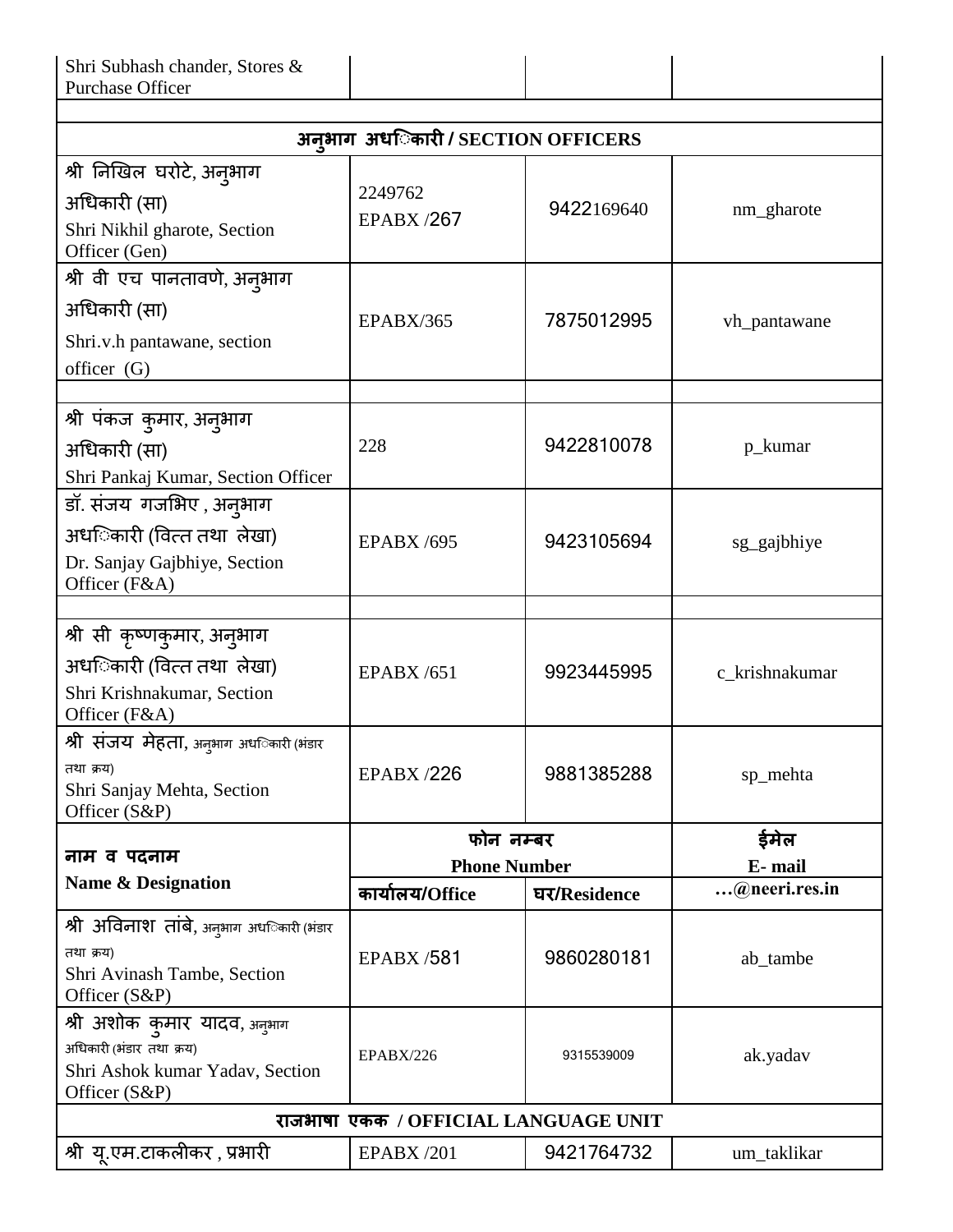| Shri U.M. Taklikar, In-<br>charge                                                                                                |                                                   |            |               |
|----------------------------------------------------------------------------------------------------------------------------------|---------------------------------------------------|------------|---------------|
| श्री सौरभ अ. मुळे, हिन्दी अनुवादक<br>Shri Saurabh A. Mulay, Hindi<br>Translator                                                  | <b>EPABX/297</b>                                  | 9960998825 | sa_mulay      |
|                                                                                                                                  | चिकित्सा केन्द्र / DISPENSARY                     |            |               |
| डॉ. (श्रीमती) एस.ए. परांजपे, निवासी<br>चिकित्सा अध <b>िकारी</b><br>Dr. (Mrs.) S. A. Paranjape,<br><b>RMO</b>                     | 2225720 EPABX/3<br>95                             | 9890445496 | sa_paranjape  |
| डॉ. (श्रीमति) प्रशांति निवान्त महात्मे<br>Dr <sub>l</sub><br>(Mrs.) Prashanti Niwant Mahatme                                     | <b>EPABX/392/</b><br>412                          | 8007866266 | p.niwant      |
|                                                                                                                                  | अभियांत्रिकी सेवा एकक / ENGINEERING SERVICES UNIT |            |               |
| श्री ए.एस.दुबे, वरिष्ठ कार्यकारी<br>अभियंता (सिविल) तथा  प्रमुख<br>Shri A.S. Dubey, Senior<br>Eexecutive Engineer (Civil) & Head | 2249759<br><b>EPABX/288</b>                       | 9422331765 | as_dubey      |
| श्री प्रविण शेष वरिष्ठ कार्यकारी<br>अभियंता (विद्युत)<br>Shri Pravin Shesh,<br><b>Eexecutive Engineer</b><br>(Elect)             | <b>EPABX /253</b>                                 | 9822692628 | p_shesh       |
| श्री पी एस साल्वे,<br>Shri P S salve                                                                                             | <b>EPABX /278</b>                                 | 9881070102 | ps_salve      |
| श्री ए बी भंदक्कर<br>Shri   A B Bhandakkar                                                                                       | 2249759<br><b>EPABX /445</b>                      | 9420182086 | ab_bhandakkar |
| श्री नितिन नाईक<br>Shri Nitin Naik                                                                                               | <b>EPABX /245</b>                                 | 9881403057 | np_naik       |
| श्री सौरव चकराबोरती<br>Shri. Sourav chakraborti                                                                                  | <b>EPABX /245</b>                                 | 9564570147 | s.chakraborti |
| श्री वसीम पटेल<br>Shri Wasim Patel                                                                                               | <b>EPABX/360</b>                                  | 7057532215 | mvav_patel    |
| श्री पकज कातूरे<br>Shri Pankaj Kature                                                                                            | <b>EPABX /445</b>                                 | 9833898437 | pp.kature     |
| श्री आर.डबल्यू गडीकर<br>Shri. R. W.Gadikar                                                                                       | <b>EPABX/360</b>                                  | 8149905575 | rw_gadikar    |
| सूरक्षा / SECURITY                                                                                                               |                                                   |            |               |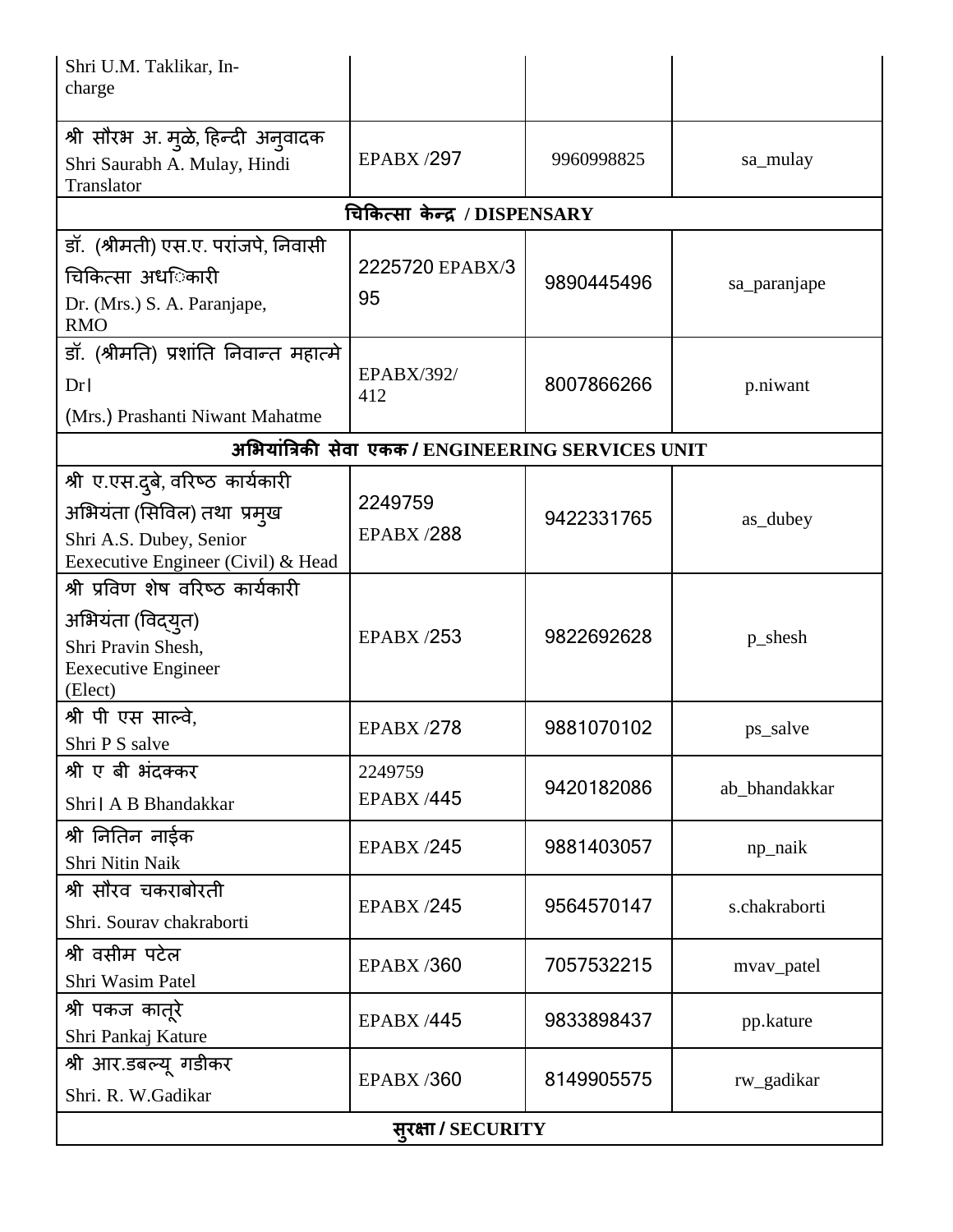| श्री भूवनेश्वर यादव, सुरक्षा सहायक<br>Shri Bhuvaneshwar<br><b>Yadav Security Assistant</b>      | <b>EPABX/290</b>                           | 9845913361<br><b>EPABX /377</b>             | b. yadav                    |
|-------------------------------------------------------------------------------------------------|--------------------------------------------|---------------------------------------------|-----------------------------|
|                                                                                                 | Gate No.1 EPABX/280<br>Gate No.3 EPABX/314 | Gate No.2 EPABX/225<br>Gate No.4 EPABX /353 |                             |
|                                                                                                 | अतिथि गृह / GUEST HOUSE                    |                                             |                             |
| श्री पी. भट्टाचार्य, प्रभारी अतिथि गृह<br>Shri P. Bhattacharya, In-charge<br><b>Guest House</b> | 2249747<br>EPABX/208                       | 9822466833<br>EPABX/633                     | $p_{h}$<br>gh<br>attacharya |

| नीरी क्षेत्रीय केन्द्र / NEERI ZONAL CENTRE                                                                                                   |                           |              |                |
|-----------------------------------------------------------------------------------------------------------------------------------------------|---------------------------|--------------|----------------|
| NEERI-CHENNARI ZONAL CENTER,<br>CSIR Campus, TTTI Taramani PO<br>Chennai 600 113 (Tamilnadu)<br>$STD Code - 044$<br>Email – chzl@neeri.res.in |                           |              |                |
| फोन नम्बर<br>नाम व पदनाम<br><b>Phone Number</b>                                                                                               |                           |              | ईमेल<br>E-mail |
| <b>Name &amp; Designation</b>                                                                                                                 | कार्यालय/Office           | घर/Residence | @neeri.res.in  |
| डॉ. थिरुणावोक्करास्, वरिष्ठ प्रधान<br>वैज्ञानिक तथा प्रमुख<br>Dr. Thirunavoukkarasu, Senior<br>Principal Scientist & Head                     | 22544660<br>Fax: 22541964 | 9489289912   | mt_arasu       |
| श्री आर. शिवकुमार, वरिष्ठ प्रधान<br>वैज्ञानिक<br>Shri R. Shivacoumar, Senior<br><b>Principal Scientist</b>                                    | 22541250                  | 9444909579   | r sivacoumar   |
| डॉ. टी. राजेश, वैज्ञानिक<br>Dr. T. Rajesh, Scientist                                                                                          | 22541250                  | 9443301102   | t_rajesh       |
|                                                                                                                                               |                           |              |                |

| नीरी क्षेत्रीय केन्द्र / NEERI ZONAL CENTRE                    |  |  |  |
|----------------------------------------------------------------|--|--|--|
| NEERI-DELHI ZONAL CENTER,                                      |  |  |  |
| R&D Centre, Plot No. A93/94, Phase I, Naraina Industrial Area, |  |  |  |
| Delhi 110 028                                                  |  |  |  |
| $(STD Code - 011)$                                             |  |  |  |
| Email – dzl@neeri.res.in                                       |  |  |  |
| ईमेल<br>नाम व पदनाम<br>फान नम्बर                               |  |  |  |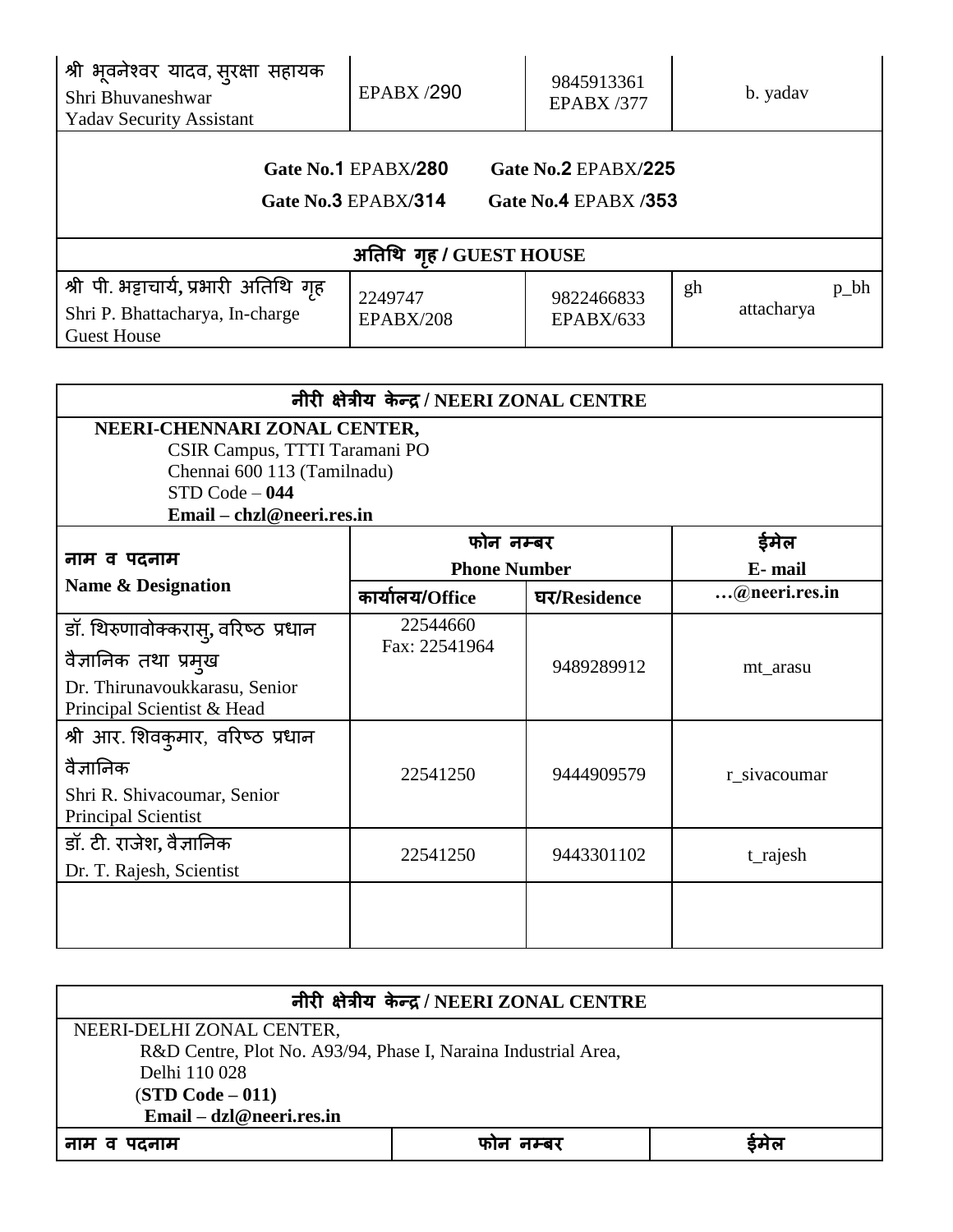| <b>Name &amp; Designation</b>             | <b>Phone Number</b> |              | E- mail       |
|-------------------------------------------|---------------------|--------------|---------------|
|                                           | कार्यालय/Office ।   | घर/Residence | @neeri.res.in |
| डॉ. एस. के. गोयल, वरिष्ठ प्रधान वैज्ञानिक |                     |              |               |
| तथा प्रमुख                                | 45609107            | 9423400470   | sk_goyal      |
| Dr. S. K. Goyal, Senior Principal         | Fax:45609106        |              |               |
| Scientist & Head                          |                     |              |               |
| डॉ. रमन शर्मा, वरिष्ठ वैज्ञानिक           | 45609107            | 9983226775   | raman. sharma |
| Dr. Raman Sharma, Senior Scientist        |                     |              |               |
| डॉ. पापिया मंडल, वरिष्ठ वैज्ञानिक         | 45609107            | 9818007220   | p_mandal      |
| Dr. Papiya Mandal, Senior Scientist       |                     |              |               |
| डॉ.(श्रीमती) नूर अफशा खान, वैज्ञानिक      |                     |              |               |
| Dr. (Mrs.) Noor Afshan Khan,              | 45609107            | 9911004027   | na khan       |
| Scientist                                 |                     |              |               |
| डॉ.(श्रीमती) प्रियंका सक्सेना, वैज्ञानिक  | 45609107            | 9899769315   | priya_saxsena |
| Dr. (Mrs.) Priyanka Saxena, Scientist     |                     |              |               |

# **नीरी क्षेिीय के न्द्र** / **NEERI ZONAL CENTRE**

# **I. NEERI-HYDERABAD ZONAL CENTER,**

IICT Campus, Hyderabad 500007 (A.P.) STD Code – **040 Email – zl-hyd@neeri.res.in**

|                                                | फोन नम्बर           |              | ईमेल           |
|------------------------------------------------|---------------------|--------------|----------------|
| नाम व पदनाम                                    | <b>Phone Number</b> |              | E-mail         |
| <b>Name &amp; Designation</b>                  | कार्यालय/Office     | घर/Residence | @neeri.res.in  |
| डॉ. शेक बाषा, प्रधान वैज्ञानिक तथा प्रमुख      | 27160441            | 8978986431   |                |
| Dr. Shaik Bhasha Principal Scientist &<br>Head | Fax:27160639        | 24074153     | s_bhasha       |
|                                                |                     |              |                |
| डॉ. रघुवंशी राम, प्रधान वैज्ञानिक              | 27160122            | 9425014052   | r_raghuvanshi  |
| Dr. Raghuvanshi Ram, Principal Scientist       |                     |              |                |
| डॉ. टी.वी.बी.पी.एस. रामकृष्णा, प्रधान          | 27160122            |              |                |
| वैज्ञानिक                                      |                     | 9490771891   | s_ramakrishna  |
| Dr. TVBPS Ramakrishna, Scientist               |                     |              |                |
| श्रीमती मोरामी कलिता, वरिष्ठ वैज्ञानिक         | 27160122            | 963092226    | md_kalita      |
| Mrs. Morami Kalita, Senior Scientist           |                     |              |                |
| श्रीमती सिवा रम्या सनम,वैज्ञानिक               | 27160122            | 9921889499   | s_ramya        |
| Mrs. Siva Ramya Sanam, Scientist               |                     |              |                |
| डॉ. पी.आर. मेघनाथन, वैज्ञानिक                  | 27160122            | 9989340066   | pr. meghnathan |
| Dr. P. R. Megnathan, Scientist                 |                     |              |                |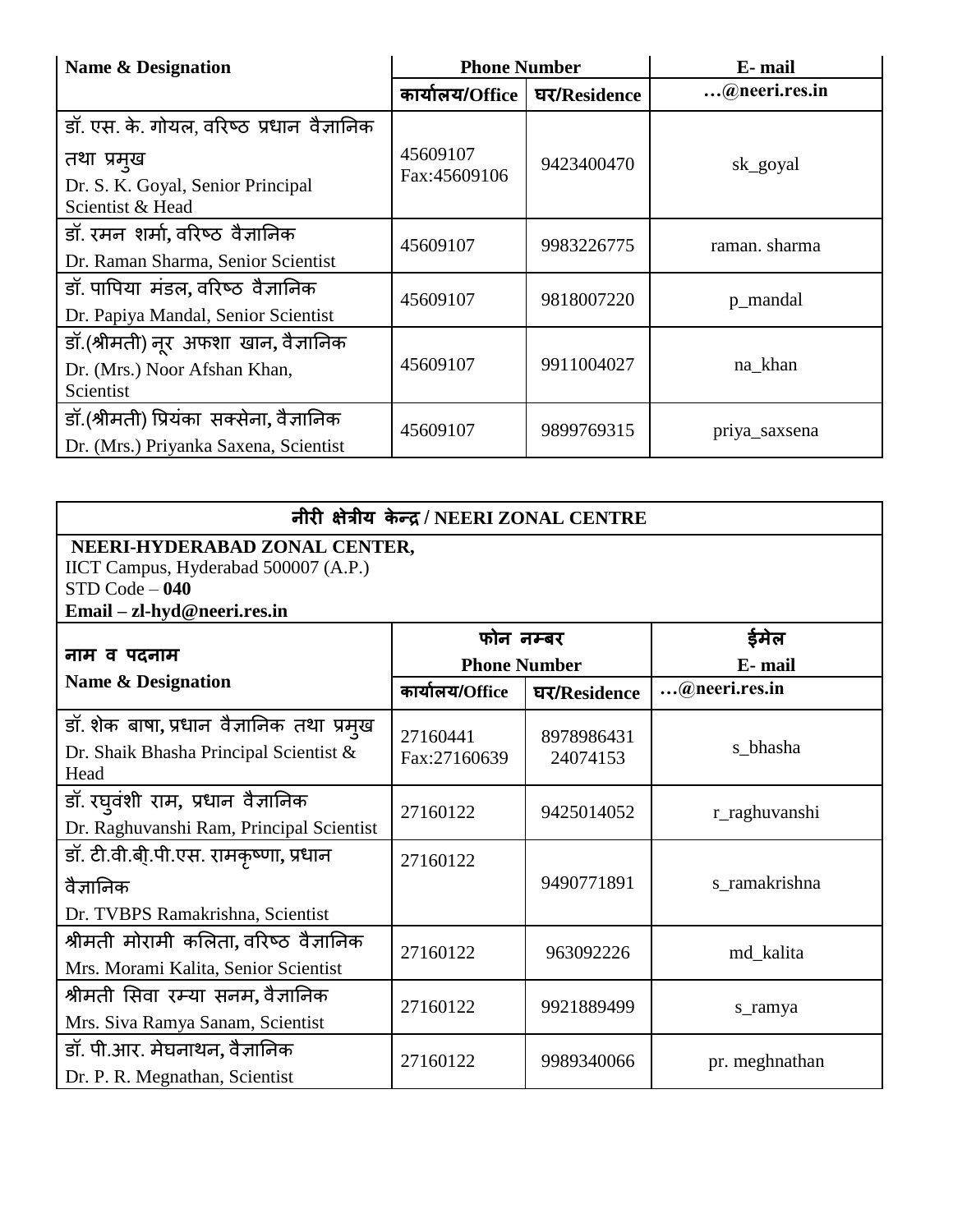# **नीरी क्षेिीय के न्द्र** / **NEERI ZONAL CENTRE**

#### **I. NEERI-KOLKATA ZONAL CENTER,**

1-8 Sector C, East Kolkata Area Development Project, East Kolkata Township Kolkata 700 107 (W.B.) STD Code – **033 Email – kzl@neeri.res.in**

| नाम व पदनाम                                                                                                    | फोन नम्बर<br><b>Phone Number</b>   |              | E-mail        |
|----------------------------------------------------------------------------------------------------------------|------------------------------------|--------------|---------------|
| Name & Designation                                                                                             | कार्यालय/Office                    | घर/Residence | @neeri.res.in |
| डॉ. श्रीमंत प्रामाणिक, प्रधान<br>वैज्ञानिक तथा प्रमुख<br>Dr. Sreemanta Pramanik, Principal<br>Scientist & Head | 24421988<br><b>FAX</b><br>24417608 | 831983399    | s_pramanik    |
| डॉ. दिपांजन<br>मजूमदार, वरिष्ठ वैज्ञानिक<br>Dr. Deepanjan<br>Majumdar, Senior Scientist                        | 24415999                           | 9433121768   | d_majumdar    |
| डॉ.(श्रीमती) दिपांजली<br>मजूमदर, वैज्ञानिक<br>Dr. (Mrs.) Deepanjali Majumdar,<br>Scientist                     | 24415999                           | 9831262133   | ds_majumdar   |
| डॉ. रचना जैन, वैज्ञानिक<br>Dr. Rachana Jain, Scientist                                                         | 24415999                           | 9410699471   | ra_jain       |

|                                               | नीरी क्षेत्रीय केन्द्र / NEERI ZONAL CENTRE |              |                |
|-----------------------------------------------|---------------------------------------------|--------------|----------------|
| NEERI-MUMBAI ZONAL CENTER,                    |                                             |              |                |
| <b>RESEARCH &amp; INNOVATION CENTRE (RIC)</b> |                                             |              |                |
| 89/B, Dr. Annie Besant Road, Worli,           |                                             |              |                |
| Mumbai 400 018 (Maharashtra)                  |                                             |              |                |
| $STD Code - 022$                              |                                             |              |                |
| Email – mzl@neeri.res.in                      |                                             |              |                |
|                                               | फोन नम्बर                                   |              | ईमेल           |
| नाम व पदनाम                                   | <b>Phone Number</b>                         | E-mail       |                |
| Name & Designation                            | कार्यालय/Office                             | घर/Residence | @neeri.res.in  |
| डॉ. रितेश विजय, प्रधान                        |                                             |              |                |
|                                               | 24974607                                    |              |                |
| वैज्ञानिक तथा प्रमुख                          | 24973521                                    | 9422803805   | r_vijay        |
| Dr. Ritesh                                    | Fax:24936635                                |              |                |
| Vijay, Principal Scientist & Head             |                                             |              |                |
| डॉ.(श्रीमती) शालिनी टंडन, वरिष्ठ              |                                             |              |                |
| वैज्ञानिक                                     | 24973521                                    | 9821879379   | tondon.shalini |